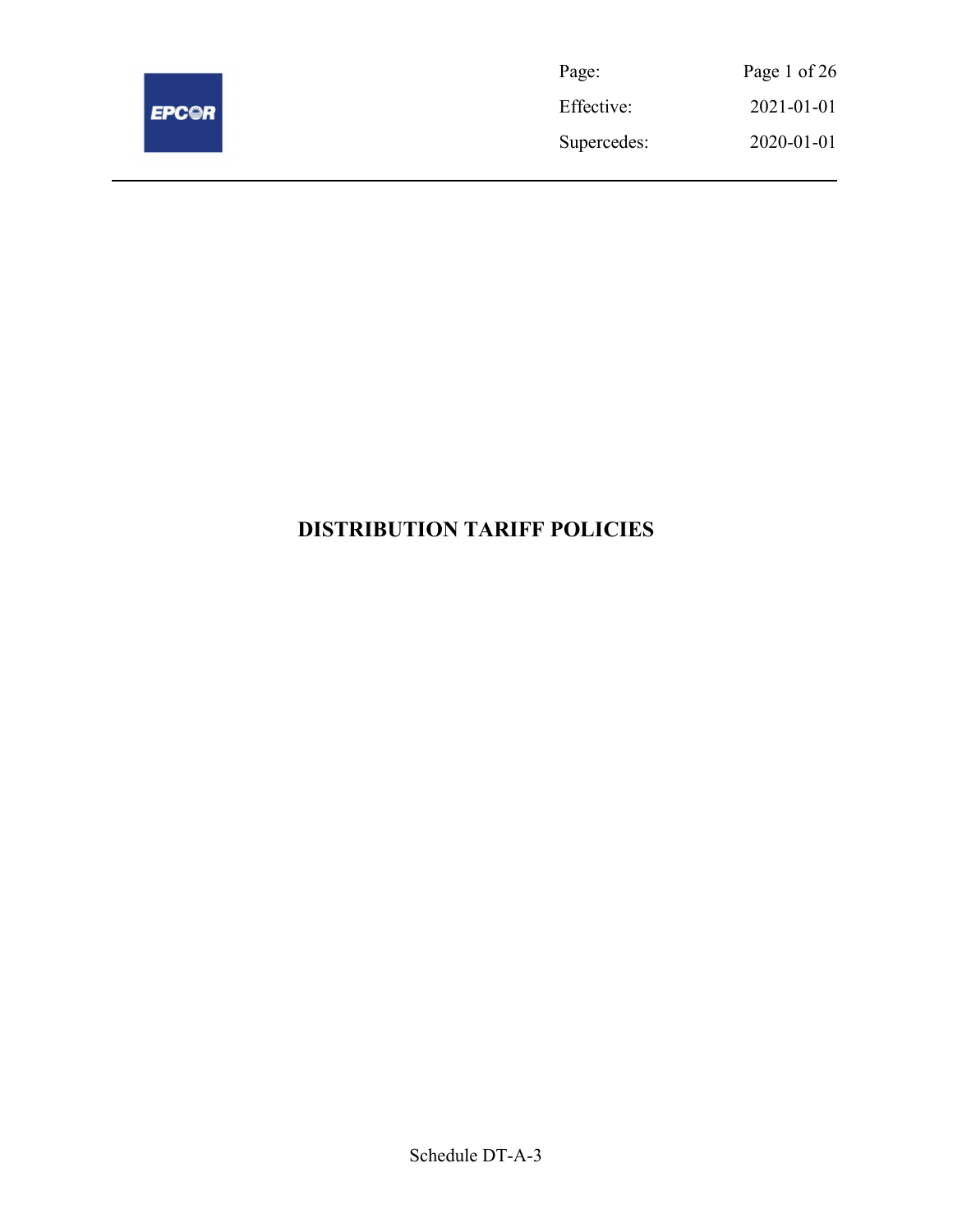|              | Page:       | Page 2 of $26$ |
|--------------|-------------|----------------|
| <b>EPCOR</b> | Effective:  | 2021-01-01     |
|              | Supercedes: | 2020-01-01     |

# TABLE OF CONTENTS

| <b>SCHEDULE A: - DISTRIBUTION ACCESS SERVICE TARIFF TREATMENT OF</b>     |  |
|--------------------------------------------------------------------------|--|
|                                                                          |  |
| <b>SCHEDULE B: - TRANSMISSION ACCESS TARIFF TREATMENT OF STANDBY</b>     |  |
|                                                                          |  |
| <b>SCHEDULE C: - APPLICABILITY OF EXISTING SITE DEMAND RATCHETS TO</b>   |  |
|                                                                          |  |
| SCHEDULE D: - TOTALIZATION OF TRANSMISSION DEMAND POLICY 17              |  |
|                                                                          |  |
| <b>SCHEDULE F: - ALLOCATION OF SHARED FEEDER COSTS FOR SITE SPECIFIC</b> |  |
|                                                                          |  |
| SCHEDULE G: - REQUEST UNDER SECTION 101(2) OF THE ACT POLICY 25          |  |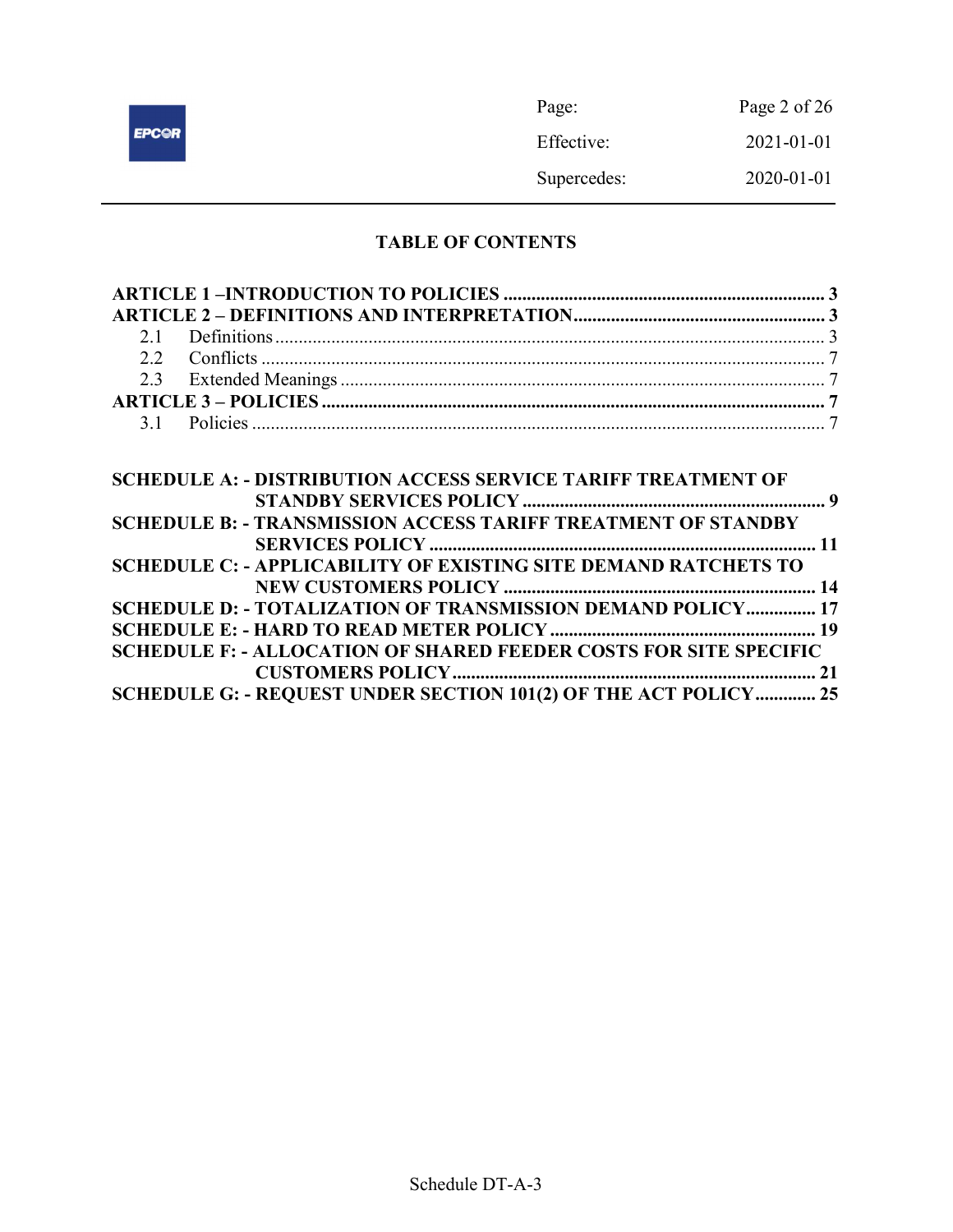|              | Page:       | Page 3 of 26     |
|--------------|-------------|------------------|
| <b>EPCOR</b> | Effective:  | $2021 - 01 - 01$ |
|              | Supercedes: | 2020-01-01       |

### ARTICLE 1 –INTRODUCTION TO POLICIES

These Policies, as approved by the Alberta Utilities Commission (the "Commission"), form part of the Distribution Tariff of EPCOR Distribution & Transmission Inc. ("EDTI") and are established pursuant to section 102 of the Electric Utilities Act 2003, c. E-5.1. The Distribution Tariff is available for public inspection during normal business hours at the business offices of EDTI and can be accessed on EDTI's web site at:

http://www.epcor.com/products-services/Pages/default.aspx

These Policies apply, as applicable, to the implementation of the Rate Schedules, the Terms and Conditions for Distribution Service Connections and the Terms and Conditions for Distribution Access Service.

The service provided by EDTI under the Distribution Tariff is regulated by the Board and parties having any inquiries or complaints regarding these Polices may direct such inquiries or complaints directly to EDTI or to the Commission.

No agreement can provide for the waiver or alteration of any part of these Policies unless such agreement is first filed with and approved by the Commission. Whenever the Commission approves an amendment to these Policies, such amendment, including its effective date, will be posted on EDTI's website at:

http://www.epcor.com/products-services/Pages/default.aspx

# ARTICLE 2 – DEFINITIONS AND INTERPRETATION

### 2.1 Definitions

The following words and phrases, whenever used in these Policies, shall have the meanings set forth below:

"Act" means the *Electric Utilities Act*, S.A. 2003, c. E-5.1, as re-enacted, amended or replaced from time to time;

"Ancillary Services" has the meaning attributed to it in the Act;

"Board" or "EUB" means the Alberta Energy and Utilities Board established under the Alberta Energy and Utilities Board Act, R.S.A., 2000, c. A-17, as re-enacted, amended or replaced from time to time;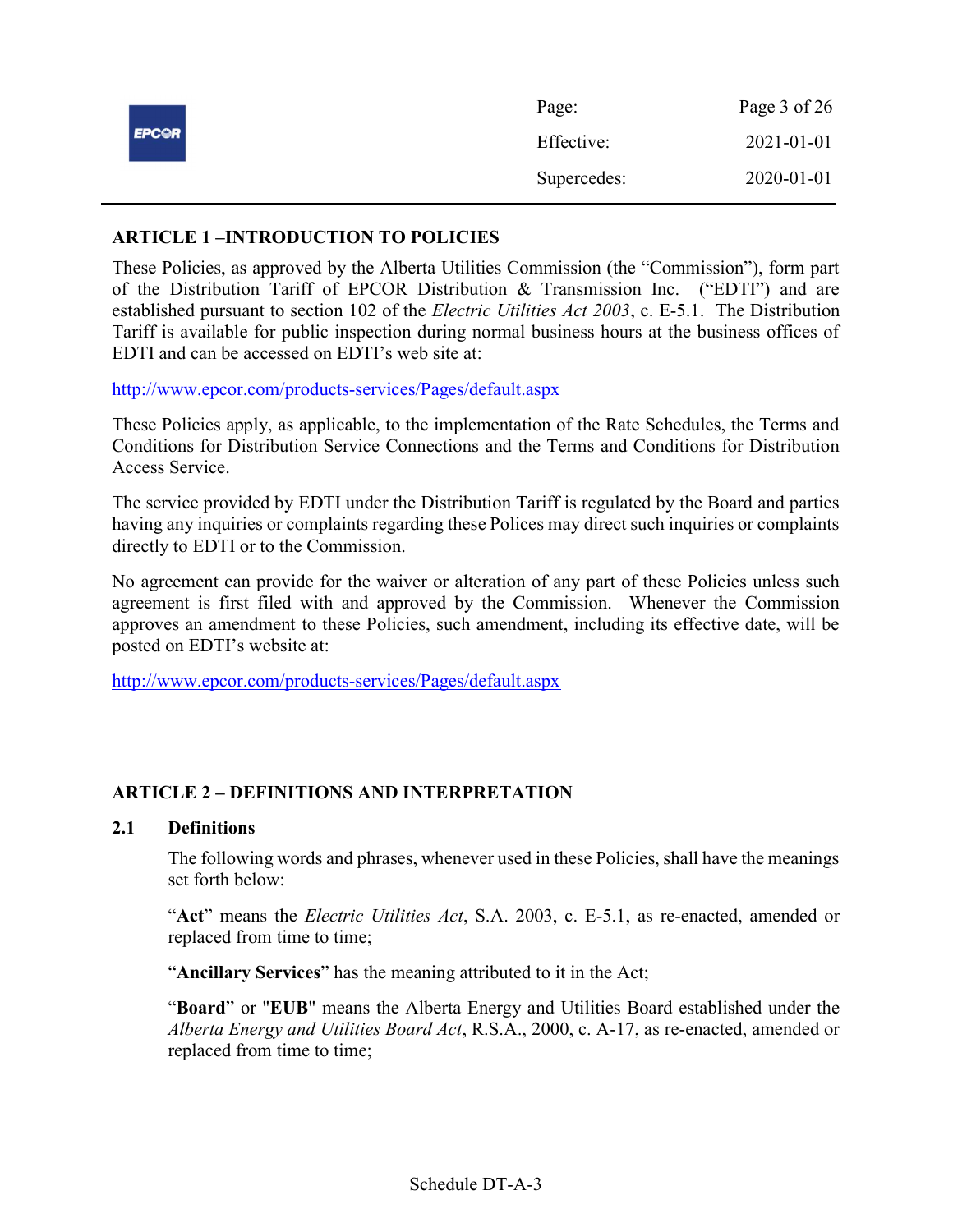|              | Page:       | Page 4 of 26 |
|--------------|-------------|--------------|
| <b>EPCOR</b> | Effective:  | 2021-01-01   |
|              | Supercedes: | 2020-01-01   |

"Business Day" means a business day is any day other than Saturday, Sunday or a holiday as defined in the Interpretation Act, R.S.A. 2000, c. I-8, as re-enacted, amended or replaced from time to time:

"Commercial Operation" means the date upon which a load or Generating Unit begins to operate on EDTI's distribution system in a manner which is acceptable to EDTI and which is expected to be normal for it to so operate, after Energization and Commissioning.

"Commission" or "AUC" means the Alberta Utilities Commission, formerly the Alberta Energy and Utilities Board, established under the Alberta Utilities Commission Act, R.S.A., 2007, c. A-37.2, as re-enacted, amended or replaced from time to time;

"Commissioning" means those limited activities (as approved in advance by EDTI and subject to written agreement) conducted after interconnection which are required to ensure that a facility can satisfactorily enter Commercial Operation and that a facility meets EDTI's requirements. Such written agreement will not extend beyond a three month period or a mutually agreed to commissioning period.

"Contracted Minimum Demand" means the minimum Demand in kW or kVA specified in the Electric Service Agreement;

"Customer" means a person purchasing electricity for that person's own use from a Retailer;

"De-energization" has the meaning attributed to it in the Settlement System Code and "De-energized" and "De-energize" have correlative meanings;

"Default Supplier" means a Retailer appointed by EDTI pursuant to section 3 of the RRR Regulation;

"Distribution Access Service" has the meaning given to it in the Act;

"Distribution Access Service Tariff" means DT - Schedule 1, entitled "Distribution Access Service Tariff" forming part of the Rate Schedules.

"Distribution Services Agreement" means an agreement between EDTI and a Retailer for the provision of the applicable Distribution Access Service;

"Distribution Tariff" means a distribution tariff prepared by EDTI and approved by the Commission in accordance with section 102 of the Act, which consists of the Rate Schedules, the Terms and Conditions for Distribution Access Service, the Terms and Conditions for Distribution Connection Services and these Policies;

"Distribution Tariff Services" means all services provided by EDTI under the Distribution Tariff;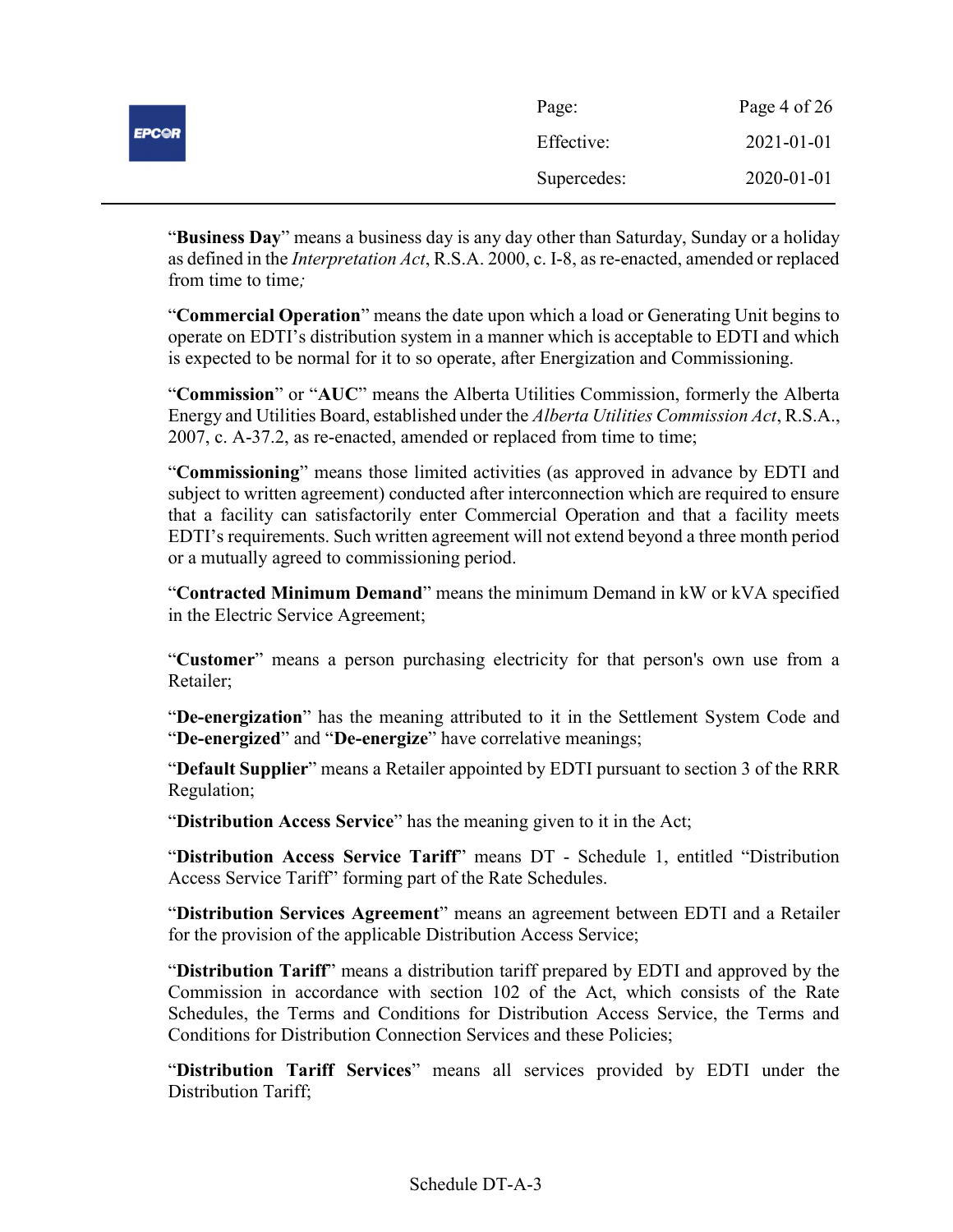|              | Page:       | Page 5 of 26 |
|--------------|-------------|--------------|
| <b>EPC@R</b> | Effective:  | 2021-01-01   |
|              | Supercedes: | 2020-01-01   |

"EDTI" or "EPCOR Distribution  $\&$  Transmission" means EPCOR Distribution  $\&$ Transmission Inc., and for certainty includes its predecessor in interest by amalgamation EPCOR Distribution Inc.;

"Electric Service Agreement" means an agreement between EDTI and a Customer for the provision of Distribution Access Service in relation to a Service Connection;

"Electricity Services" means the services associated with the provision of electricity to a person, including the exchange of electric energy, making financial arrangements to manage financial risk associated with the pool price, Distribution Access Service, system access service, ancillary services, billing, metering, performing load settlement and any other services specified in regulations made under the Act;

"Emergency" means, as declared by the ISO System Controller, either: any abnormal system condition which requires immediate manual or automatic action to prevent abnormal system frequency deviation, abnormal voltage levels, equipment damage, or tripping of system elements which might result in cascading effects; or a state in which the Interconnected Electric System lacks sufficient System Support Services.

"Energy" means electric energy (normally expressed in kiloWatt hours (kWh) or kilo watt(kW));

"Energization" has the meaning attributed to it in the Settlement System Code

"Facilities" means physical plant (including, without limitation, distribution lines, transformers, meters, equipment, machinery and other electrical apparatus) on EDTI's side of the Point of Service interconnection excluding transmission facilities;

"Final Settlement" means final settlement under the Settlement System Code;

"Force Majeure" means: acts of God; strikes; lockouts or other industrial disturbances; vandalism; wars; riots; epidemics; landslides; lightning; earthquakes; explosions; fires; storms; intervention of federal, provincial, or local government (or from any of their agencies or boards); the order or direction of any court; inability to obtain, interruption, suspension, curtailment or other diminution of, supply of materials, utilities, or services from any supplier (including, without limitation, transmission facility owners, System Support Service providers or the ISO) and any other causes, whether of the kind herein enumerated or otherwise, not within the control of EDTI and which by the exercise of due diligence EDTI is unable to prevent or overcome.

"Independent System Operator" or "ISO" means the corporation established by section 7 of the Act;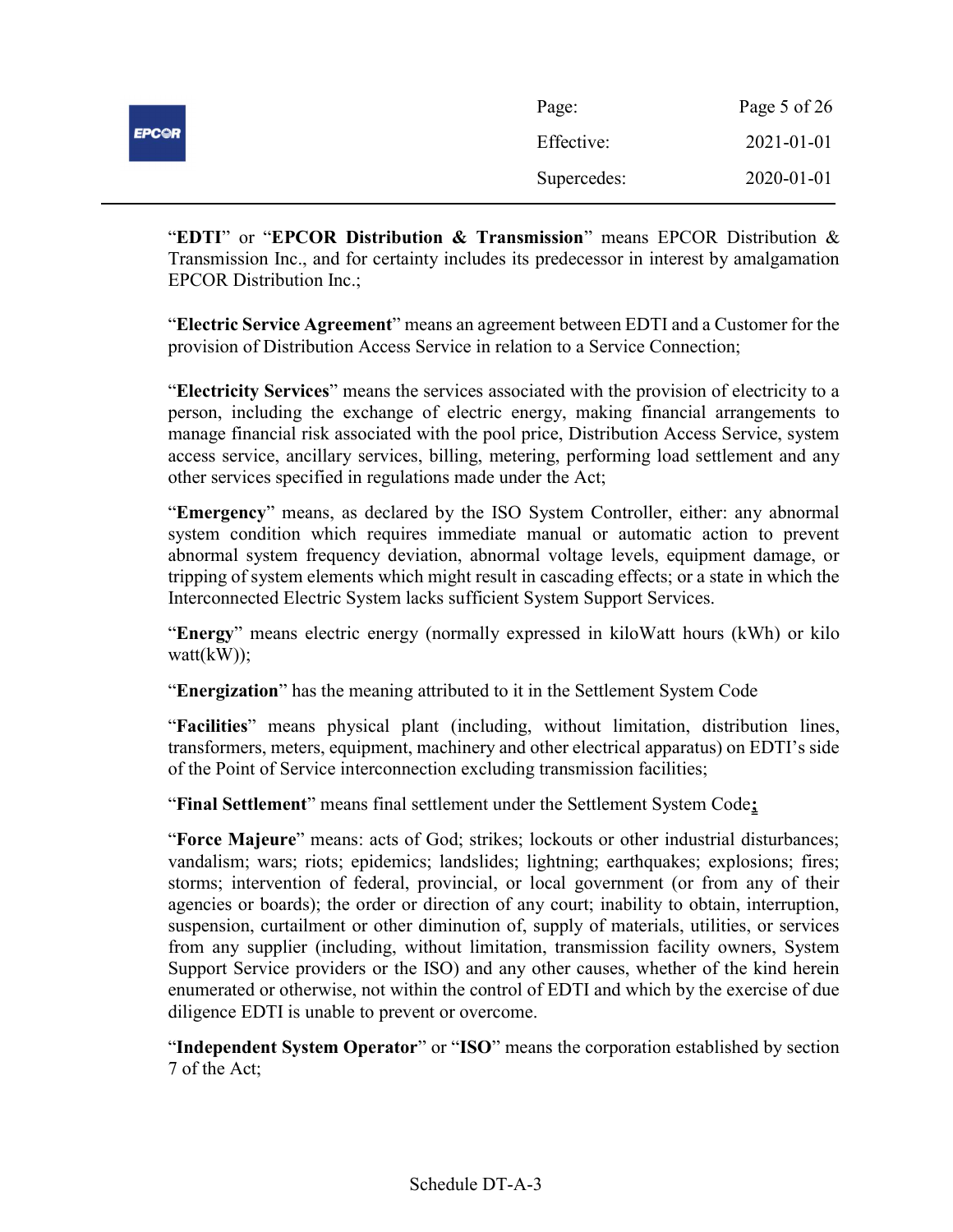| <b>EPC@R</b> | Page:       | Page 6 of 26 |
|--------------|-------------|--------------|
|              | Effective:  | 2021-01-01   |
|              | Supercedes: | 2020-01-01   |

"Interconnected Electric System" means all transmission facilities and electric distribution systems in Alberta that are interconnected;

"Load" means energy consumed by Customers together with allocated losses and unaccounted for energy;

"Load Settlement" means "load settlement" as defined in the Act;

"Minimum Charge" means the higher of the rate minimum and the rate applied to the Contracted Minimum Demand;

"MVA" means megavolt-ampere or megavolt-amperes;

"Point of Delivery" or "POD" means the point at which electrical energy is transferred from a transmission facility owner's Transmission Facility to a distribution system and where the electric energy so transferred is measured;

"Rate Schedules" means the Distribution Access Service Tariff and the Transmission System Access Service Tariff, which set out charges for Distribution Tariff Services;

"Regulated Rate Tariff" means a regulated rate tariff for the provision of Electricity Services to eligible customers prepared by EDTI, or a person with whom EDTI makes arrangements to do so, pursuant to section 102 of the Act;

"Regulations" means regulations made under the Act;

"Retailer" means a person who sells or provides Electricity Services directly to Customers and carries out the functions and duties of a "retailer" under the Act, and includes a Default Supplier, the person with whom EDTI has made arrangements to provide the Regulated Rate Tariff to eligible customers, and Self-Retailers;

"Self-Retailer" means a person carrying out Retailer functions to obtain electricity services solely for its own use;

"Service Connection" means the Facilities required to physically connect the Customer's facilities to EDTI's electric distribution system to permit the Customer to obtain Distribution Access Service;

"Settlement System Code" means the rules respecting Load Settlement approved by the AUC and set out in Rule 021;

"Site" means a unique end-use Point of Service, being the finest level at which Load Settlement recognizes Retailer assignments, and receives consumption data;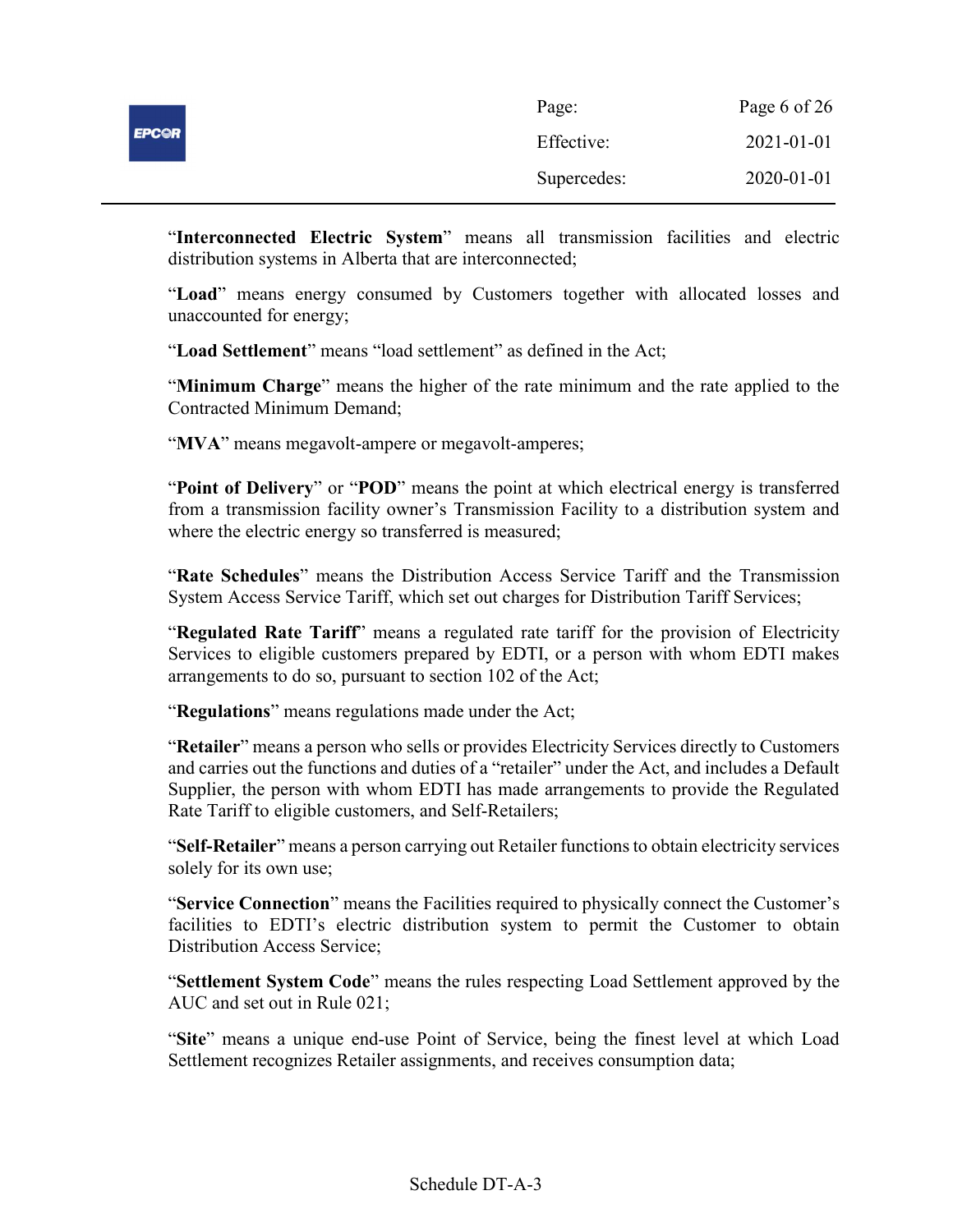| <b>EPC@R</b> | Page:       | Page 7 of 26 |
|--------------|-------------|--------------|
|              | Effective:  | 2021-01-01   |
|              | Supercedes: | 2020-01-01   |

"Standby Site" means a Site, associated with a main Site, that is constructed for redundancy and is designated as a "Standby Site" by EDTI;

"Transmission System Access Tariff" means DT - Schedule 2, entitled "Transmission System Access Tariff" forming part of the Rate Schedules.

Words and phrases that used in these Policies that given meaning in another part of the Distribution Tariff and are not otherwise defined in these Policies shall have the meanings given to those words and phrases in that other part of the Distribution Tariff.

### 2.2 Conflicts

If there is any conflict between a provision expressly set out in an order of the Commission and these Policies, the order of the Commission shall govern.

If there is any conflict between a provision in these Policies, as may be amended from time to time, and a provision in the Terms and Conditions for Distribution Service Connections or the Terms and Conditions for Distribution Access Service, the provision in the Terms and Conditions for Distribution Service Connections or the Terms and Conditions for Distribution Access Service, as applicable, shall govern.

If there is any conflict between a provision in these Policies, as may be amended from time to time, and a provision in a Distribution Services Agreement or any other existing or future agreement between EDTI and a Retailer relating to Distribution Tariff Services, the provision in these Policies shall govern.

### 2.3 Extended Meanings

In these Policies, words importing the singular number only shall include the plural and vice versa, words importing the masculine gender shall include the feminine and neutral genders and vice versa. Words importing a person shall include person, firm, partnership, corporation, organization or association (including, without limitation, individual members of any unincorporated entity).

# ARTICLE 3 – POLICIES

### 3.1 Policies

The Policies consist of the following:

- a) the Distribution Access Service Tariff Treatment of Standby Services Policy attached as Schedule "A";
- b) the Transmission System Access Tariff Treatment of Standby Services Policy attached as Schedule "B";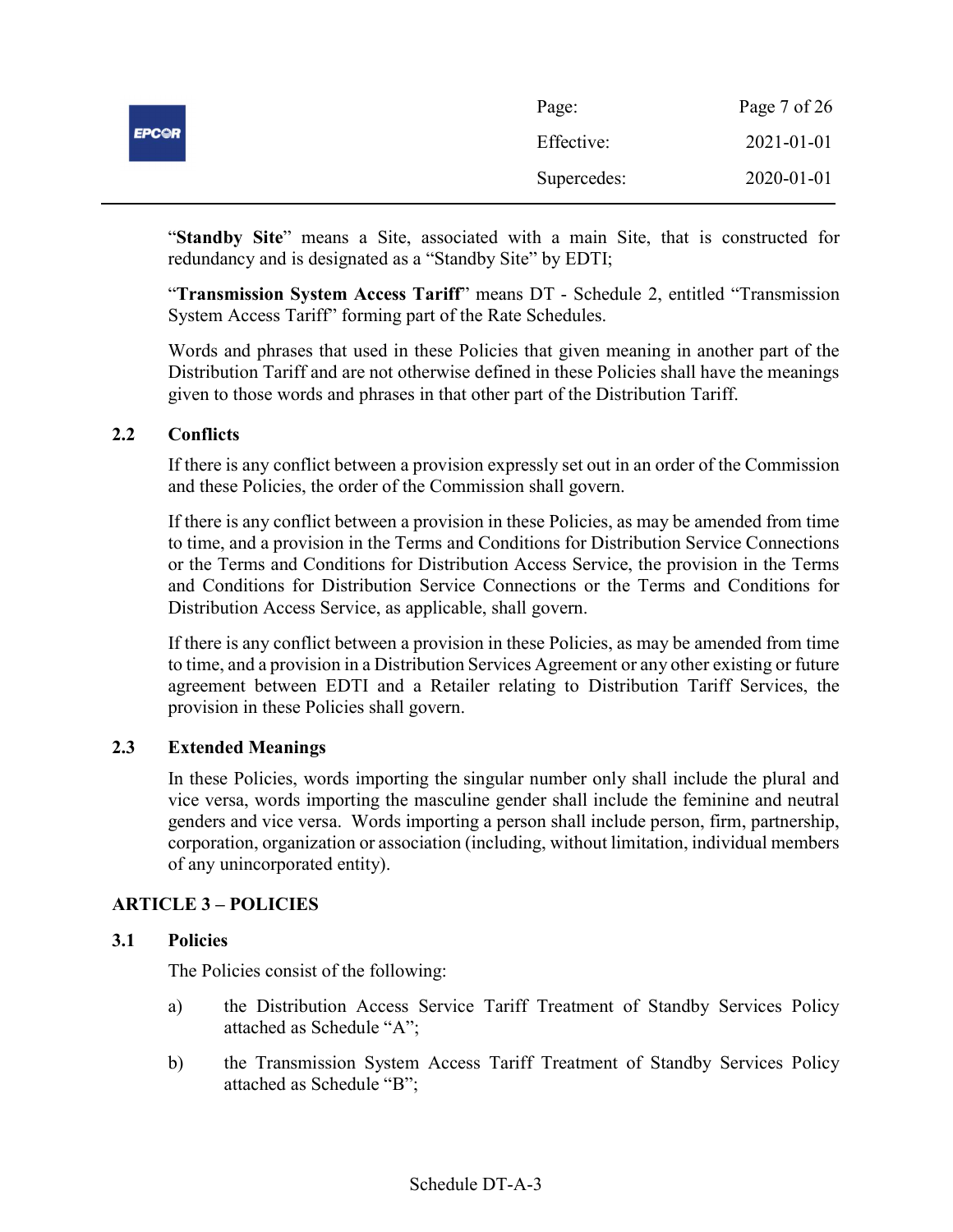| <b>EPC@R</b> | Page:       | Page 8 of 26 |
|--------------|-------------|--------------|
|              | Effective:  | 2021-01-01   |
|              | Supercedes: | 2020-01-01   |

- c) the Applicability of Existing Site Demand Ratchets to New Customers Policy attached as Schedule "C";
- d) the Totalization of Transmission Demand Policy attached as Schedule "D"; and
- e) the Hard to Read Meter Policy attached as Schedule "E"
- f) the Determination of Charges for Site Specific Customers Served by Shared Feeders Policy attached as Schedule "F"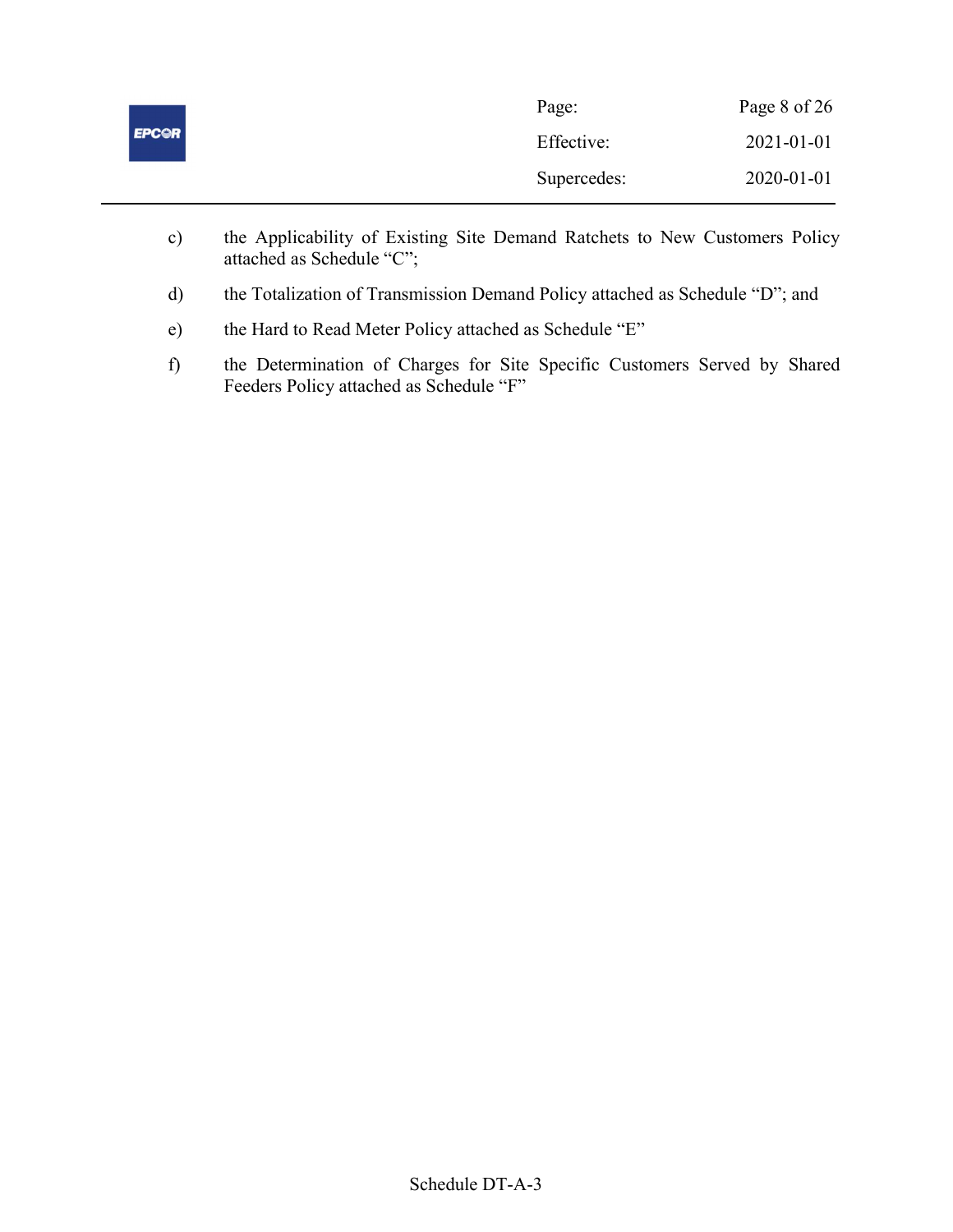

# SCHEDULE A: - DISTRIBUTION ACCESS SERVICE TARIFF TREATMENT OF STANDBY SERVICES POLICY

### Introduction:

This Policy sets out EDTI's policy in relation to the treatment under its Distribution Access Service Tariff of services provided for Standby Sites

### Other Related Policies:

Transmission System Access Tariff Treatment of Standby Services Policy.

### Rate Classes Affected:

This Bulletin is applicable to sites designated as Standby Sites belonging in the following Distribution Access rate classes:

- Commercial/Industrial Service 150 to < 5,000 kVA
- Primary Commercial/Industrial Service  $150$  to  $\leq 5,000$  kVA

- 1. This Policy deals with the application of EDTI's Distribution Access Service Tariff to services provided to Standby Sites.
- 2. EDTI's Distribution Access Service Tariff is applied at the Site level.
- 3. Standby Sites are designed to be used infrequently, during periods when the associated main Site is down for maintenance or is otherwise unavailable. When properly used in this manner, the load on the Standby Site(s) will exhibit absolute diversity relative to the main Site (i.e. the main Site and Standby Site(s) will not be simultaneously loaded). The Standby Site will then qualify to have its Demand Charges waived.
- 4. In cases where EDTI requires that a Customer with a Standby Site switch Load to the Standby Site, EDTI will waive the Demand Charges on that site.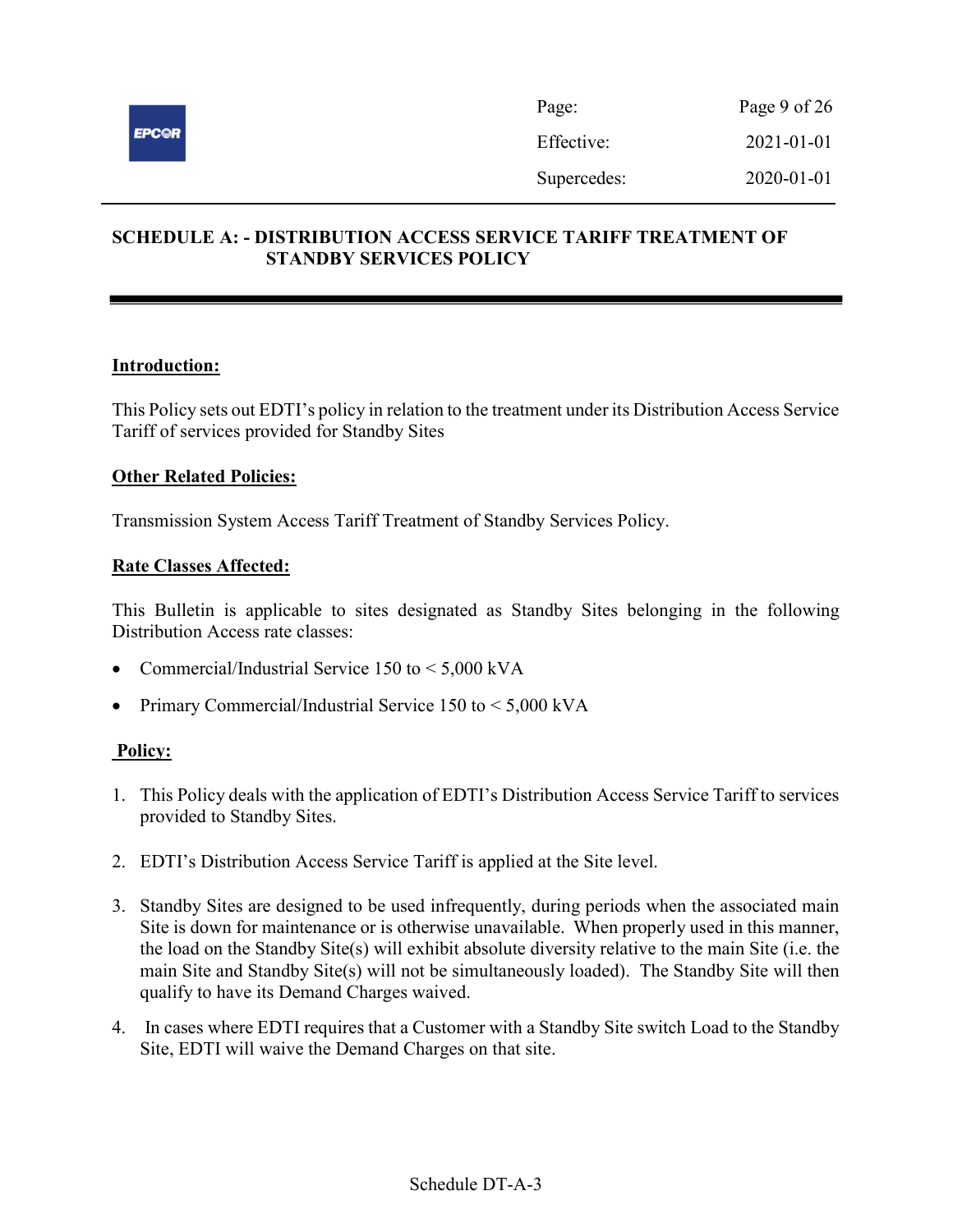|              | Page:       | Page 10 of $26$  |
|--------------|-------------|------------------|
| <b>EPC@R</b> | Effective:  | $2021 - 01 - 01$ |
|              | Supercedes: | 2020-01-01       |

5. Standby Sites must not to be used for peak avoidance or Load splitting purposes (e.g. the peak demand registered on a Standby Site or the coincident sum of the peak demand registered on a main Site and the associated Standby Site(s) must not exceed the previously established peak on the main Site). Such misuse of the Standby Site will result in a penalty charge for each incidence of misuse determined as follows:

Penalty Charge  $= $10 \times (KW)$  Standby site peak demand  $-KW$  Main site billing demand)

6. The following flow chart illustrates the Distribution Access Service Tariff treatment for Standby Sites:



- 7. For tariff administration purposes, all Standby Sites are initially assumed to have achieved absolute load diversity and will receive the Demand Charge waiver. The waiver will only be revoked if EDTI subsequently determines that the Standby Site did not qualify for the waiver.
- 8. EDTI will conduct periodic reviews on Standby Sites to verify that they are not being misused. EDTI's determination shall be final.
- 9. EDTI will not make any further adjustments to the waiver of Demand Charges after the Final Settlement date.
- 10. This Policy will take effect on January 1, 2021 and will supersede and replace the previous policy applicable to the treatment of services for Standby Sites under EDTI's Distribution Access Service Tariff.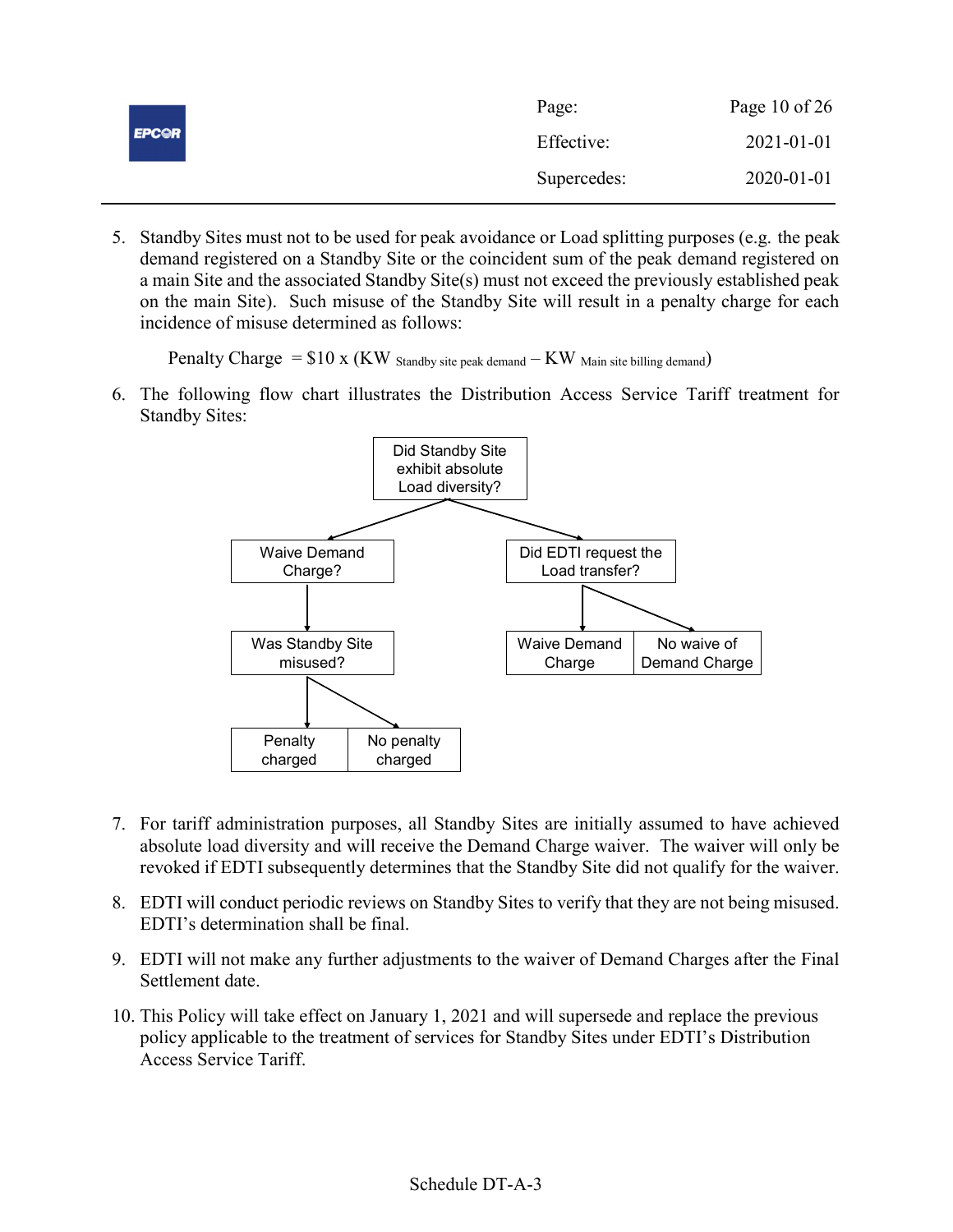

| Page:       | Page 11 of $26$ |
|-------------|-----------------|
| Effective:  | 2021-01-01      |
| Supercedes: | 2020-01-01      |

# SCHEDULE B: - TRANSMISSION ACCESS TARIFF TREATMENT OF STANDBY SERVICES POLICY

### Introduction:

This Policy sets out EDTI's policy in relation to the treatment under its Transmission System Access Tariff of services provided for Standby Sites.

#### Other Related Policies:

Distribution Access Tariff Treatment of Standby Services Policy.

#### Rate Classes Affected:

This Policy applies to Sites designated by EDTI as Standby Sites belonging in the following Transmission System Access Tariff rate class:

- Primary and Secondary Commercial/Industrial Service 150 to < 5,000 kVA Connected to EPCOR's Distribution System
- Primary and Secondary Commercial/Industrial Service Greater than 5,000 kVA

- 1. This Policy deals with the application of EDTI's Transmission System Access Service Tariff to services provided for Standby Sites.
- 2. EDTI's Transmission System Access Tariff is designed to "flow-through" the charges under the ISO's) tariff.
- 3. Although the ISO's tariff does not address Standby Sites, EDTI has determined that under certain conditions, a waiver by EDTI of the demand charges under EDTI's Transmission System Access Tariff for Standby Sites is consistent with the "flow-through" design philosophy of its Transmission System Access Tariff.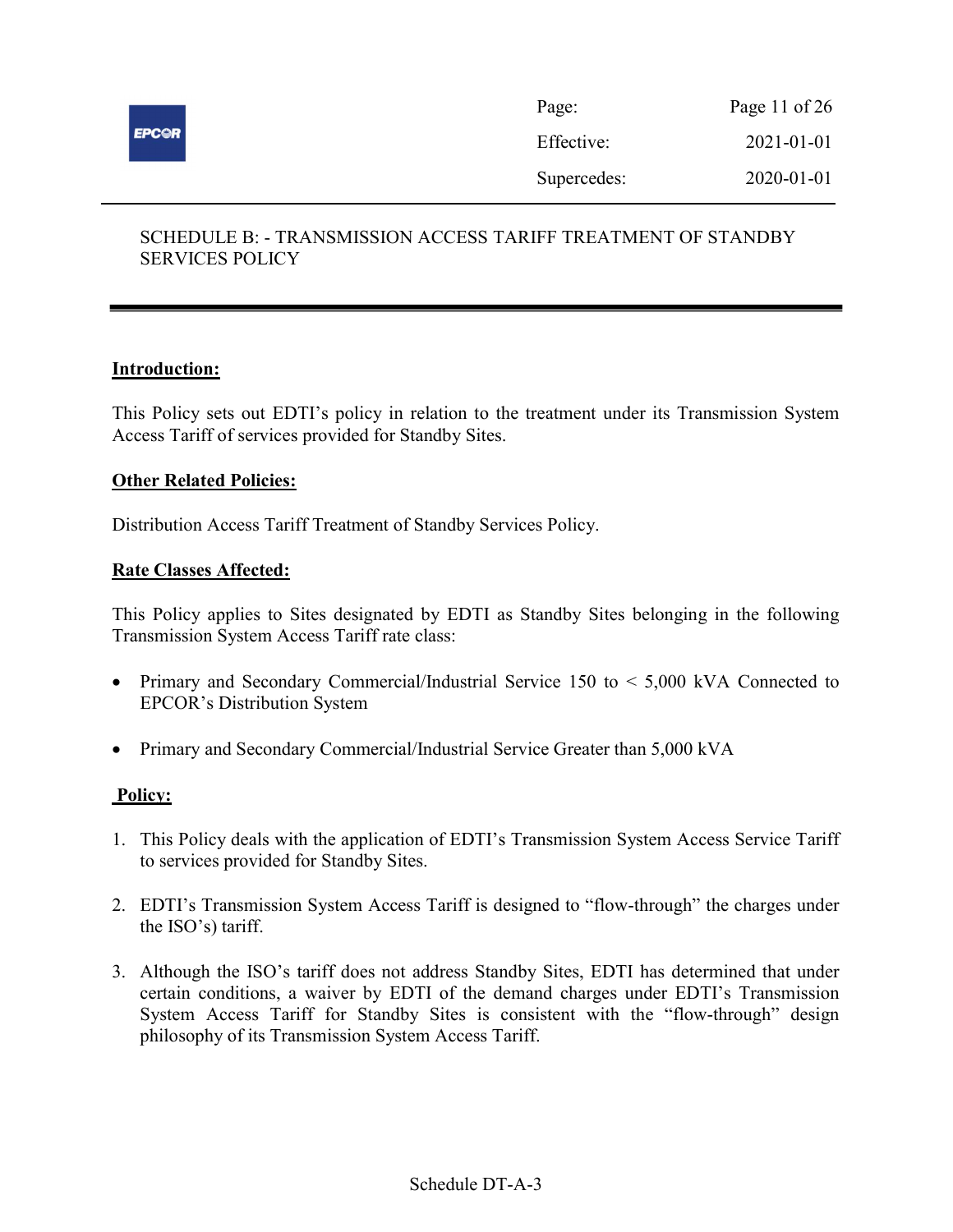|              | Page:       | Page 12 of $26$  |
|--------------|-------------|------------------|
| <b>EPCOR</b> | Effective:  | $2021 - 01 - 01$ |
|              | Supercedes: | 2020-01-01       |

4. In all cases where customers plan to use their Standby Site(s), the Customer must receive authorization from EDTI's Operator in Charge a minimum of 24 hours in advance of this planned use. Depending on the anticipated system loading this request may be rejected and/or an alternate more suitable time scheduled (i.e. to avoid increasing POD demands). As well, when directed by EDTI to do so, the Customer must forthwith switch the Load back on to the main Site(s). The Operator in Charge for EDTI is:

> D&T System Control Operator Hugh J. Bolton Service Centre 12116-107 St. Edmonton, Alberta. T5G 2S7 Phone: (780) 412-4501 Fax: (780) 412-4530

- a) Where both the main Site and associated Standby Site(s) are connected to the same POD, the Standby Site(s) will receive a waiver of the demand charges under EDTI's Transmission System Access Tariff.
- b) Where the main Site and associated Standby Site(s) are connected to different PODs, the Standby Site(s) will receive a waiver of the demand charges under EDTI's Transmission Access Tariff only if the Customer has received authorization and followed the instructions provided by EDTI's Operator in Charge.
- 5. Standby Sites must not to be used for peak avoidance or load splitting purposes (e.g. the peak demand registered on an associated Standby Site(s) must not exceed the peak on the main Site). Such misuse of the Standby Site will result in a penalty charge for each incidence of misuse determined as follows:

Penalty Charge  $= $10 \times (KW)$  Standby Site peak demand  $-KW$  Main Site billing demand)

6. In cases where EDTI requires the Customer with a Standby Site to switch load to the Standby Site, EDTI will also waive the demand charges under EDTI's Transmission System Access Tariff at that site.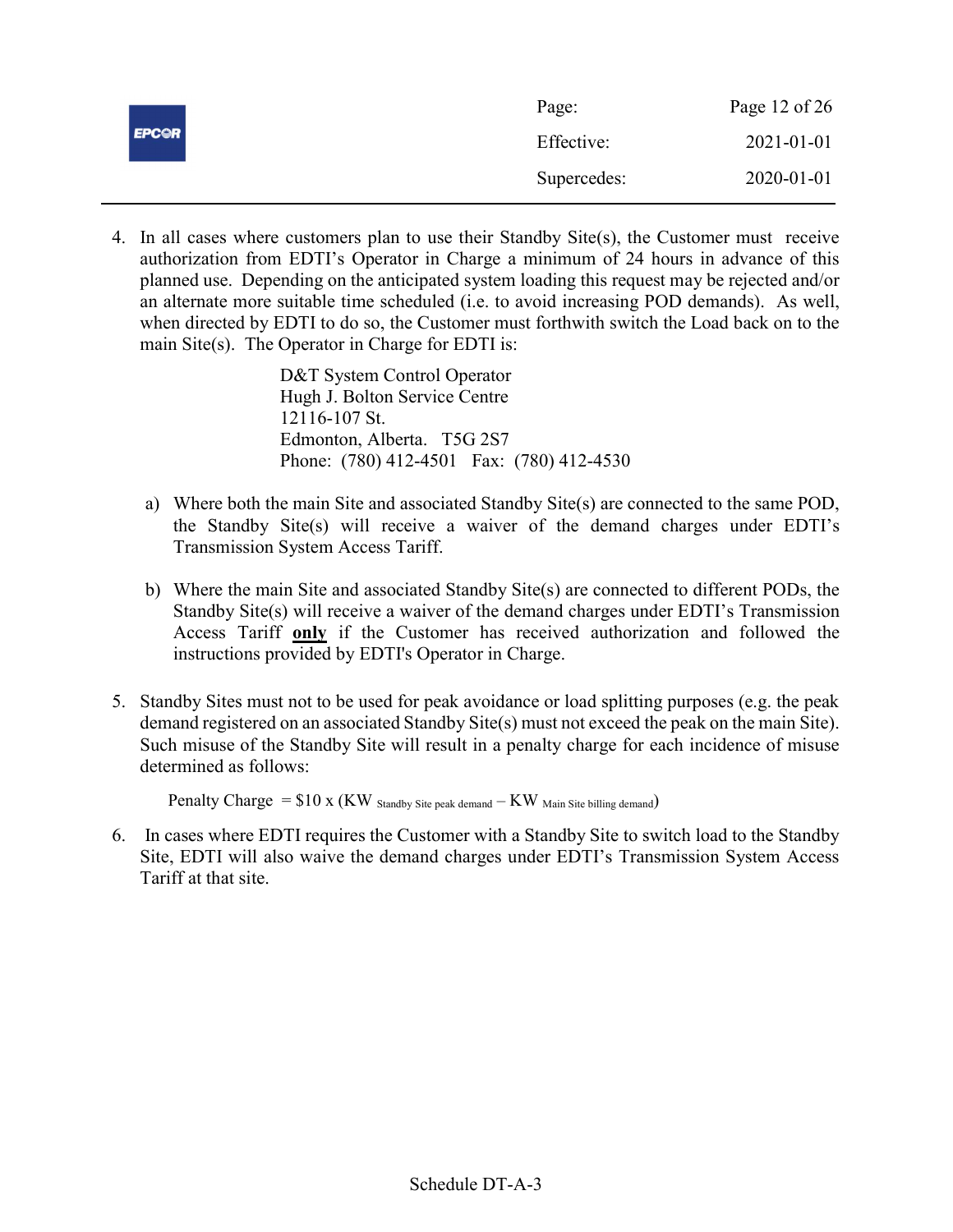|              | Page:       | Page 13 of $26$  |
|--------------|-------------|------------------|
| <b>EPC@R</b> | Effective:  | $2021 - 01 - 01$ |
|              | Supercedes: | 2020-01-01       |

7. The following flow chart illustrates the Transmission System Access Tariff treatment for Standby Sites :



- 8. For tariff administration purposes, all Standby Sites are initially assumed to have met the above qualifying criteria, and will have the demand charges under the Transmission System Access Tariff waived. The waiver will only be revoked if EDTI subsequently determines that the Standby Site did not qualify for the waiver.
- 9. EDTI will conduct periodic reviews on Standby Sites to verify that they are not being misused. EDTI's determination shall be final.
- 10. EPCOR will not make any further adjustments in relation to the waiver of demand charges under the Transmission System Access Tariff after the Final Settlement date.
- 11. This Policy will take effect on January 1, 2021 and will supersede and replace the previous policy applicable to the treatment of services for Standby Sites under EDTI's Transmission System Access Tariff.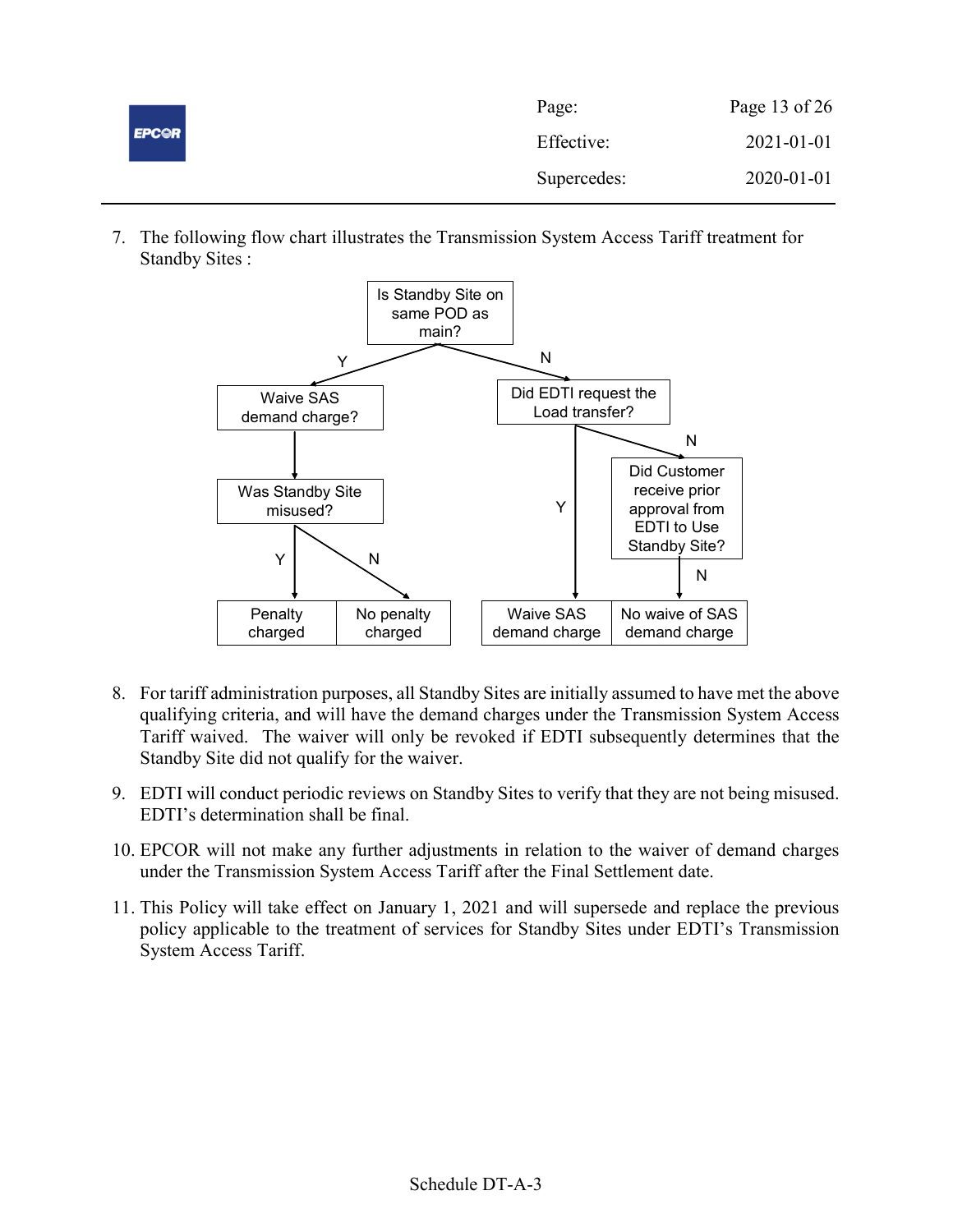

# SCHEDULE C: - APPLICABILITY OF EXISTING SITE DEMAND RATCHETS TO NEW CUSTOMERS POLICY

### Introduction:

This Policy sets out EDTI's policy in relation to the continued application of pre-existing demand ratchets in determining charges to Retailers under EDTI's Distribution Access Service Tariff and Transmission System Access Tariff in cases where a new Customer has moved onto a Site in EDTI's service area.

### **Other Related Policies:**

None.

### Rate Classes Affected:

This Policy is applicable to all rate classes subject to demand ratchets under EDTI's Distribution Access Tariff and Transmission System Access Tariff.

- 1. Maintaining records and accounts relating to customers is the responsibility of retailers, as per Part 3.2, section 31.992(2) of the *Electric Utilities Act*. The billing systems of Wires Services Providers (like EDTI) are therefore generally not designed to track customers of retailers. Changes to customer identities are not monitored by EDTI.
- 2. Demand ratchets incurred by EDTI under its Transmission System Access Tariff in relation to ISO transmission charges to serve Sites are not reset by the ISO due to Customer turnover at EDTI's Sites. Article 21 of the ISO's 2003 Tariff Terms and Conditions of Service ("ISO Terms and Conditions") sets out the limited conditions under which the ISO may, in its discretion, waive its peak "Metered Demand" for a POD.
- 3. Existing demand ratchets EDTI's Transmission System Access Tariff applicable to Sites will not be reset due to Customer turnovers at the Sites and the charges to the Retailers for the new Customers will continue to be based on the existing demand ratchets for the Sites. The only exceptions are if the demand ratchet for a Site was caused by one of the events listed in Article 21 of the ISO Terms and Conditions. Those events are: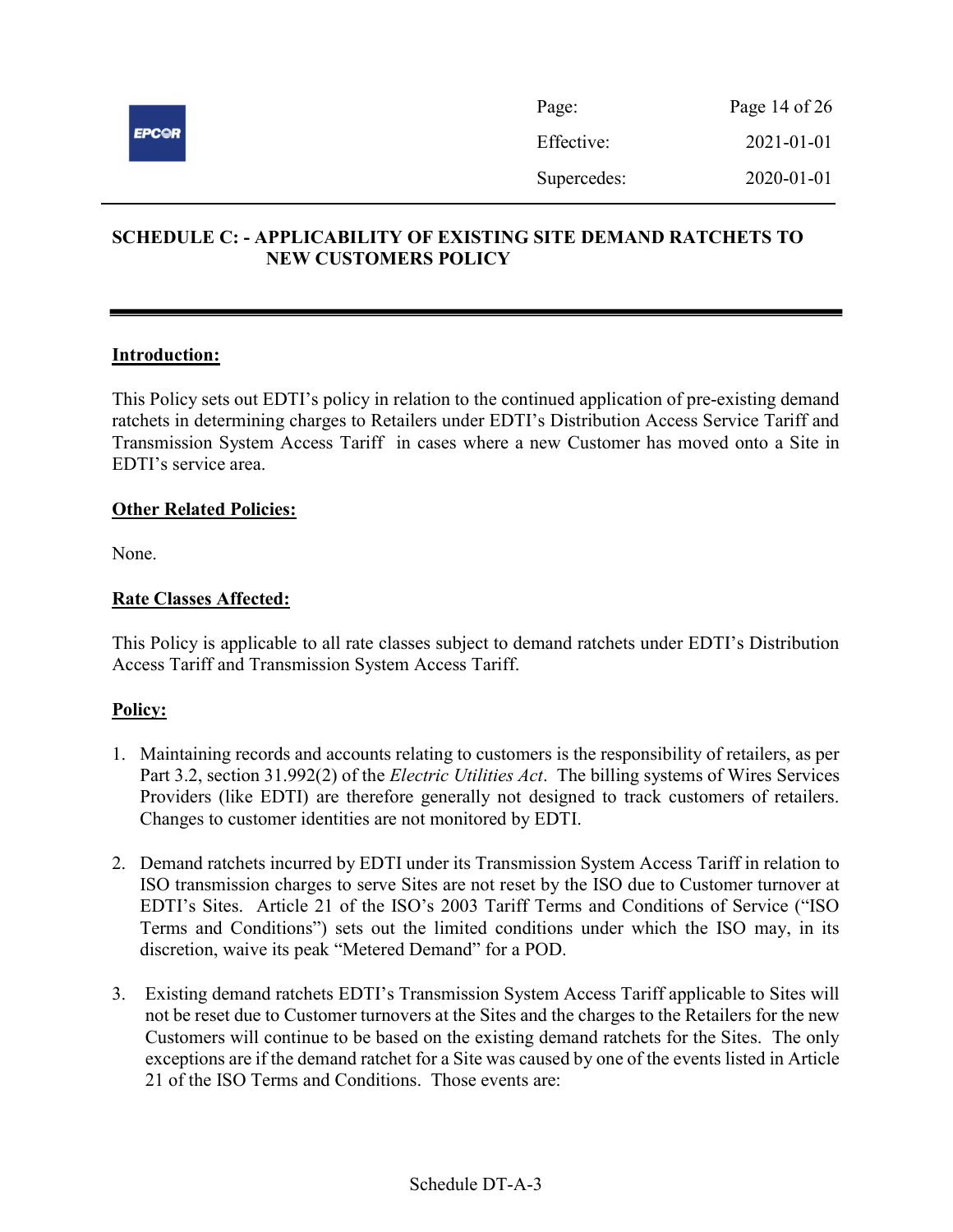|              | Page:       | Page 15 of $26$ |
|--------------|-------------|-----------------|
| <b>EPCOR</b> | Effective:  | 2021-01-01      |
|              | Supercedes: | 2020-01-01      |

- "Commissioning" as defined in Article 1 of the ISO Terms and Conditions;
- activities required to repair and maintain transmission facilities;
- pre-scheduled activities required to repair and maintain distribution facilities;
- load restoration activities following an outage of transmission or distribution facilities or caused by an "Emergency" as defined in Article 1 of the ISO Terms and Conditions;
- an event of "Force Majeure" as defined in Article 1 of the ISO Terms and Conditions, or
- compliance with a dispatch instruction from the ISO during an "Emergency", in each case as defined in Article 1 of the ISO Terms and Conditions.

Approval by EDTI of any request to reset the demand ratchet under its Transmission Access Service Tariff for a Site will be contingent on receipt of information satisfactory to EDTI confirming that the demand ratchet was caused by one of the above events and the ISO waving compliance with its peak Metered Demand at the applicable POD.

- 4. Existing demand ratchets under EDTI's Distribution System Access Tariff applicable to Sites will not be reset by EDTI due to Customer turnovers at the Sites and the charges to the Retailers for the new Customers will continue to be based on the existing demand ratchets for the Site. The only exceptions are if the demand ratchet for a Site was caused by:
	- Commissioning;
	- activities required to repair and maintain distribution facilities;
	- pre-scheduled activities required to repair and maintain distribution facilities;
	- load restoration activities following an outage of distribution facilities or caused by an Emergency;
	- an event of Force Majeure, or
	- compliance with a dispatch instruction from the "System Controller" during an Emergency.

Approval by EDTI of any request to reset the demand ratchet under its Distribution Access Service Tariff for a Site will be contingent on receipt of information satisfactory to EDTI confirming that the demand ratchet was caused by one of the above events.

5. The Policy only addresses the demand ratchet treatment between EDTI and Retailers under EDTI's Distribution Access Service Tariff and Transmission System Access Tariff. Any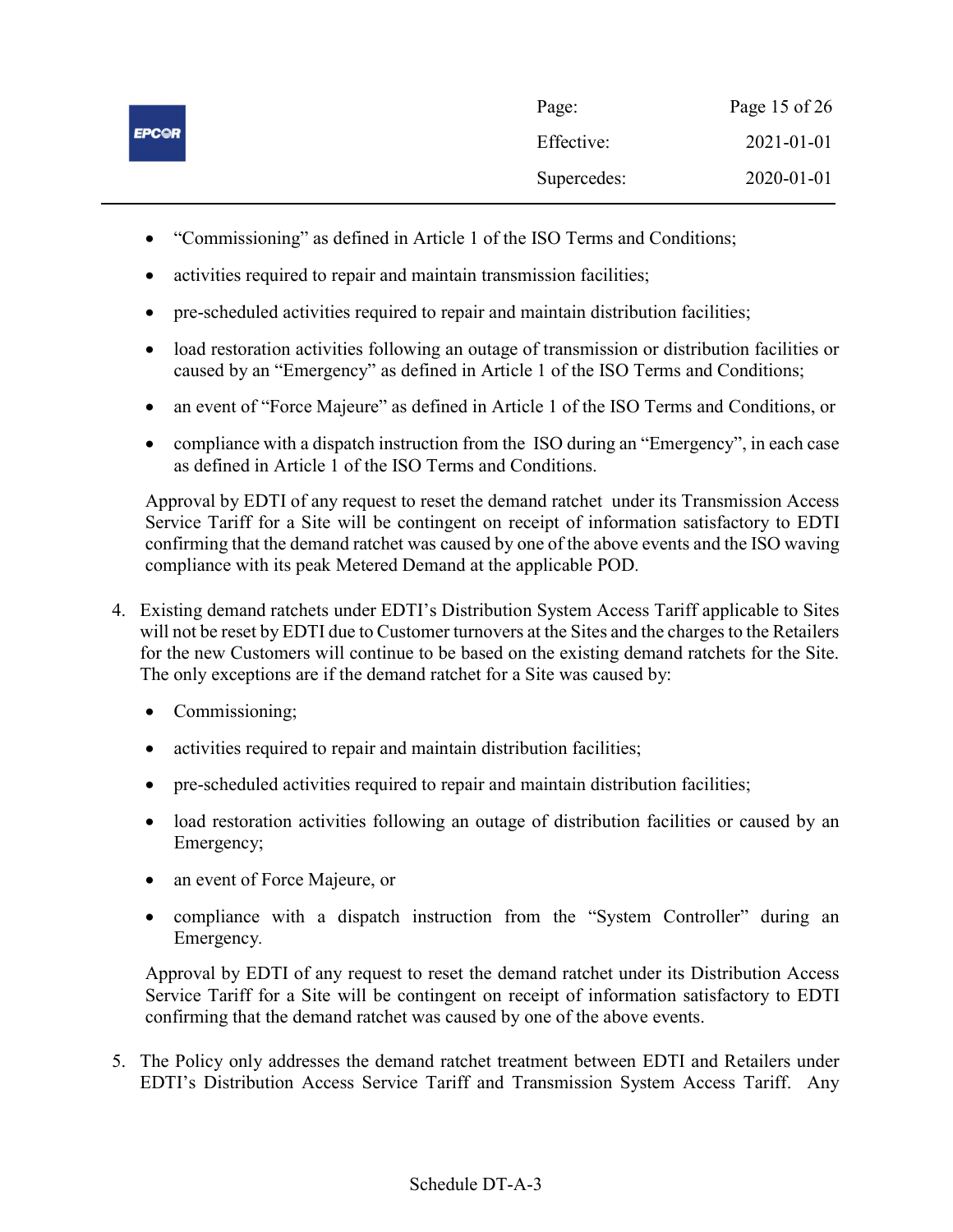|              | Page:       | Page 16 of $26$ |
|--------------|-------------|-----------------|
| <b>EPCOR</b> | Effective:  | 2021-01-01      |
|              | Supercedes: | 2020-01-01      |

specific arrangements between Retailers and their customers are beyond the scope of this Policy.

6. This Policy will take effect on January 1, 2021 and will supersede and replace the previous policy applicable to the application of demand ratchets under EDTI's Distribution Access Service Tariff and Transmission System Access Tariff.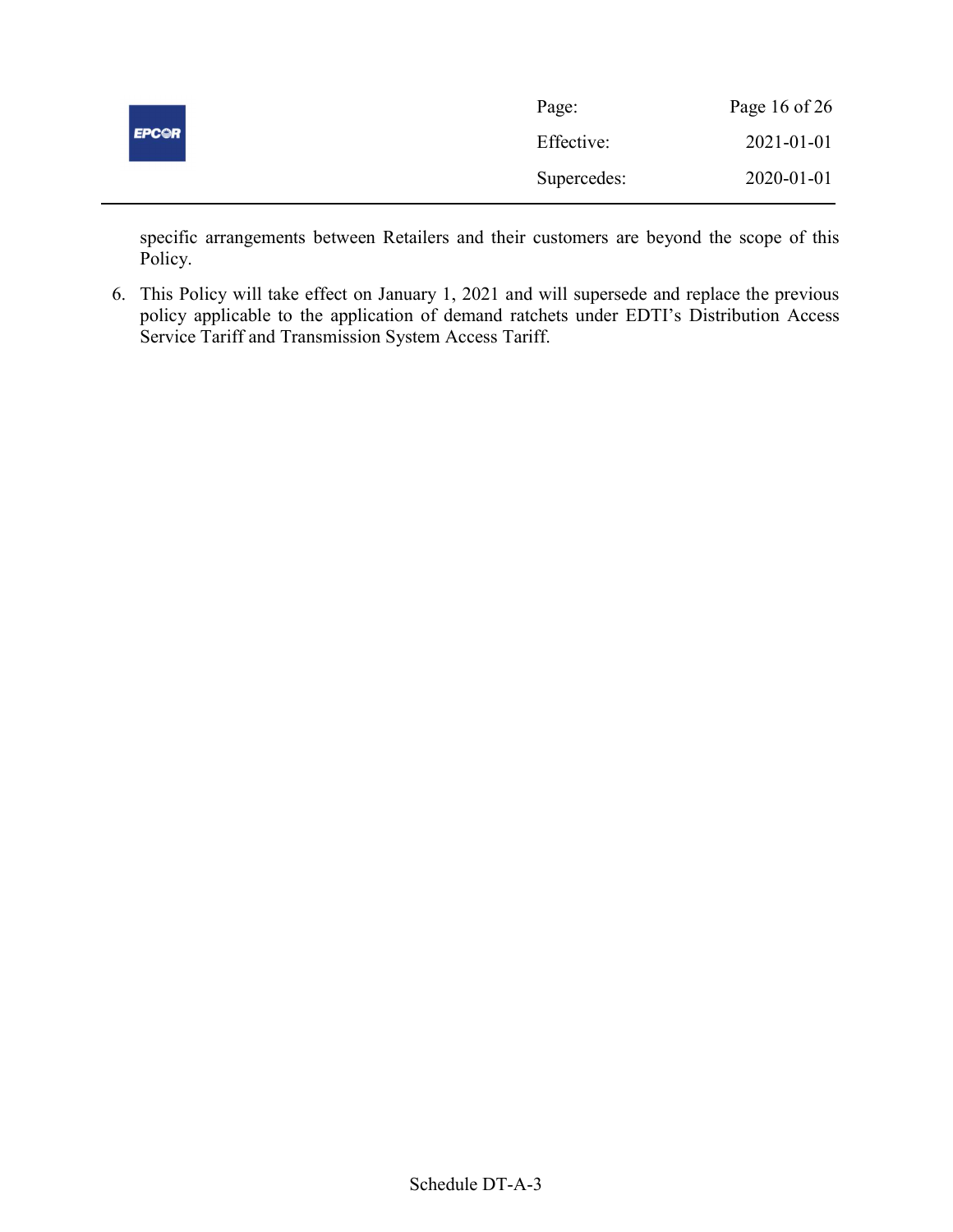

# SCHEDULE D: - TOTALIZATION OF TRANSMISSION DEMAND POLICY

### Introduction:

This Policy sets out EDTI's totalization policy for certain Sites subject to EDTI's Transmission System Access Tariff.

### Other Related Policies:

None.

### Rate Classes Affected:

The totalization policy relates to the following Transmission System Access Tariff rate class:

"Primary and Secondary Commercial/Industrial Service Greater than 5,000 kVA, Connected to EPCOR's Distribution System".

### Policy:

 $\overline{a}$ 

- 1. Customers eligible for totalization are those Customers with 2 or more Sites on a single POD and belong in the "Primary and Secondary Commercial/Industrial Service Greater than 5,000 kVA, Connected to EPCOR's Distribution System" rate class Sites not on the same POD are not eligible for totalization.
- 2. Eligible Customers may, at their option, request EDTI to totalize the demands of their sites on the same POD for purposes of determining Billing Demand under the Transmission System Access Tariff. Once it is made, the Customer's election for totalization will be effective for a minimum term of 5 years and will be irrevocable by the Customer during the 5-year term. Eligible customers electing totalization will effectively be treated as "stand-alone" PODs, and consequently will no longer receive the average diversity factor<sup>1</sup> benefits designed in EDTI's Transmission System Access Tariff for non-totalized sites.
- 3. Pre-existing demand ratchets from totalized sites will be replaced by a single, totalized

<sup>&</sup>lt;sup>1</sup> Charge code "SASCS-1" shown on the Rate Schedule for "Primary and Secondary Commercial/Industrial Service Greater than 5,000 kVA, Connected to EPCOR's Distribution System" applies an average diversity factor for all (un-totalized) sites in this rate class.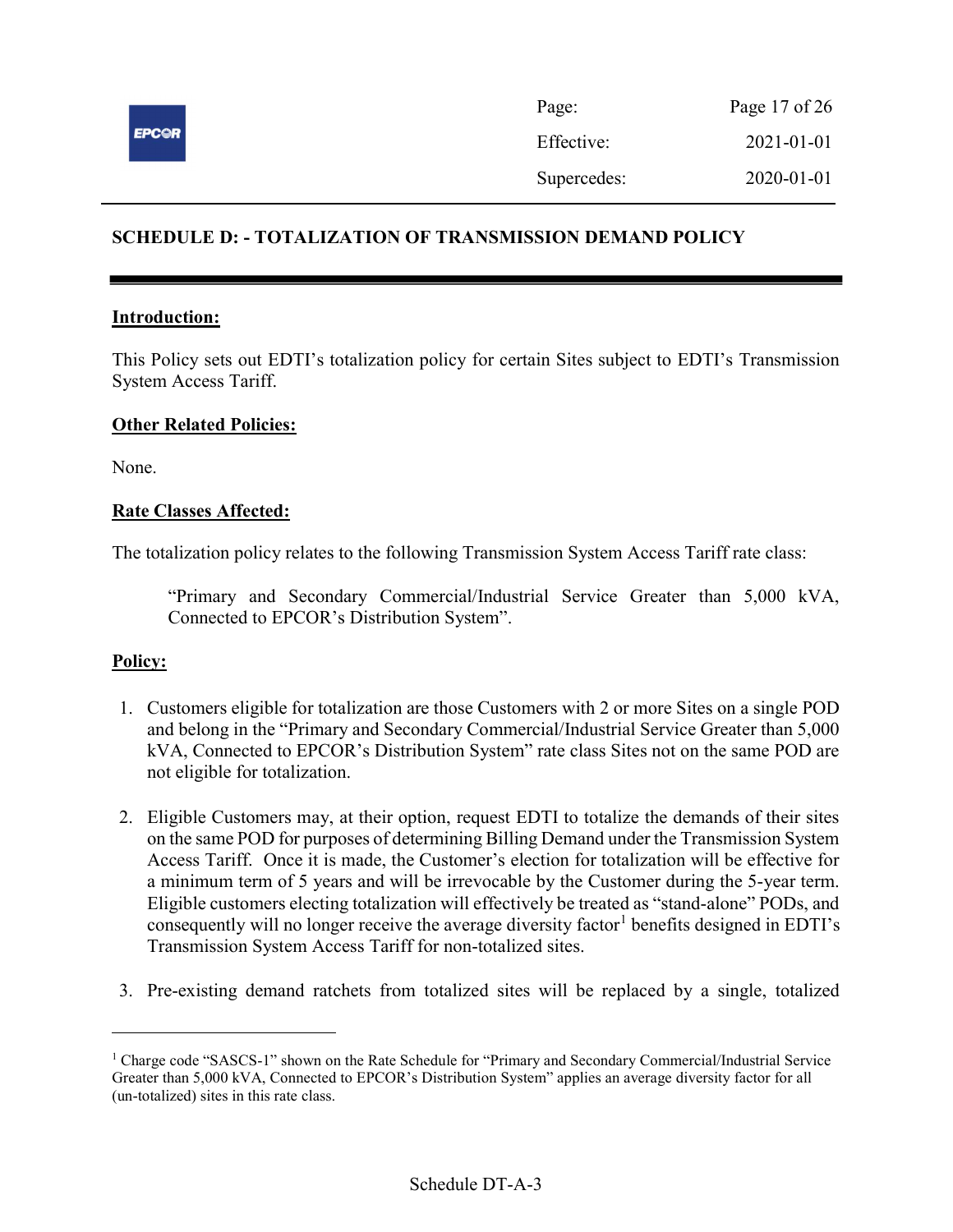|              | Page:       | Page 18 of $26$  |
|--------------|-------------|------------------|
| <b>EPCOR</b> | Effective:  | $2021 - 01 - 01$ |
|              | Supercedes: | 2020-01-01       |

demand ratchet calculated according to the method used by the Independent System Operator (ISO) from time to time for such calculations and based on the Customer's share of POD demand at the time of the peak demand using 5 years of historic data. Totalized demand ratchets will no longer receive the average diversity benefits designed in EDTI's Transmission System Access Tariff for non-totalized sites.

- 4. Consistent with the ISO's policy, Customers electing to be totalized must enter into a contractual arrangement with EDTI for the capacity required. The capacity being contracted for will be known as "contract demand". Actual totalized demand must not exceed contract demand by more than 10%. Customers will be required to increase contract demand if necessary to satisfy this requirement. Minimum billing demand will be assessed at 90% of contract demand.
- 5. Totalization may or may not be beneficial for any particular Customer. EDTI shall have no responsibility to determine, or advise any customer as to, the potential benefits or disbenefits of totalization for that customer.
- 6. This Policy will take effect on January 1, 2021 and will supersede and replace the previous policy applicable to totalization of Site demands.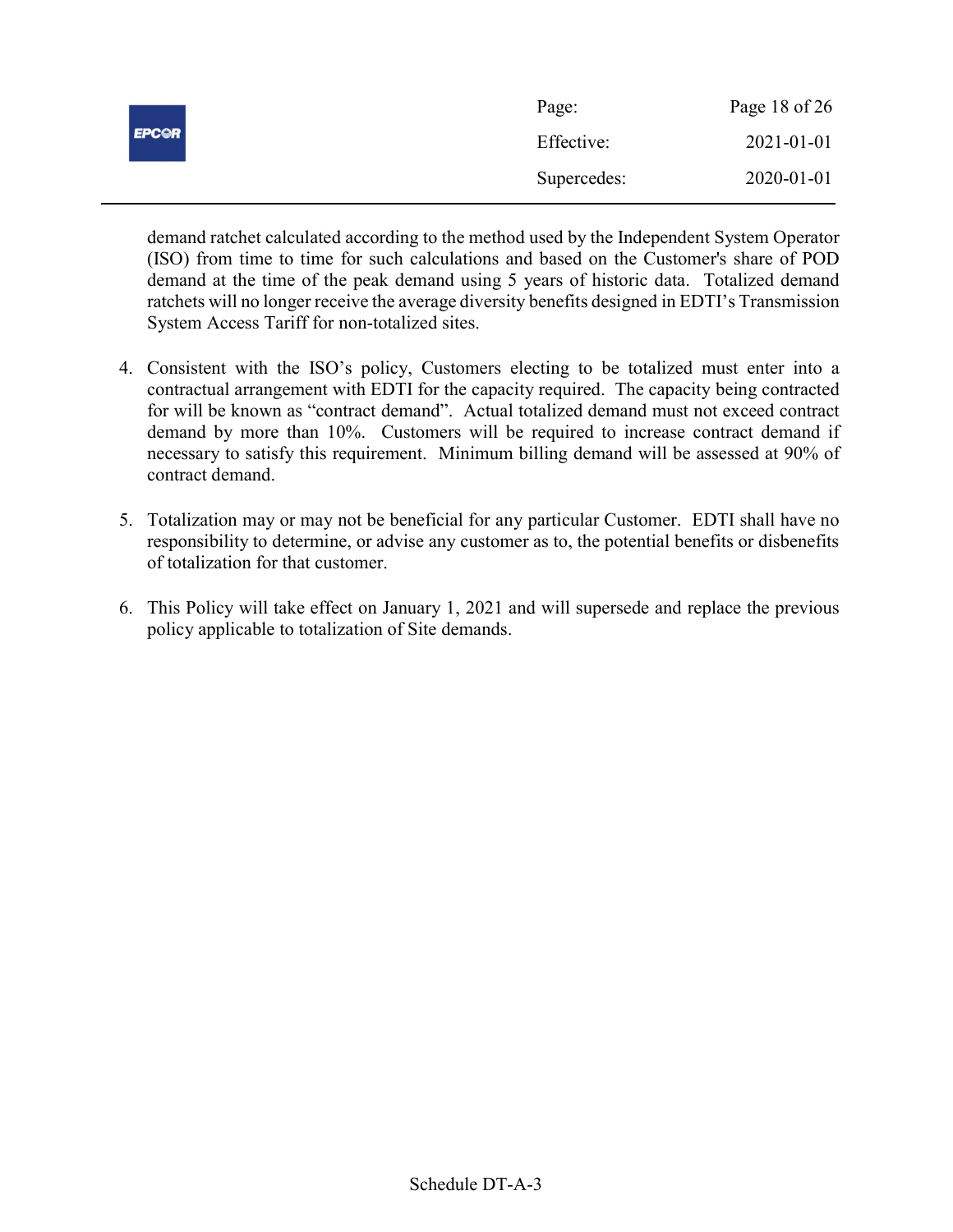

| Page:       | Page 19 of $26$ |
|-------------|-----------------|
| Effective:  | 2021-01-01      |
| Supercedes: | 2020-01-01      |

# SCHEDULE E: - HARD TO READ METER POLICY

#### Introduction:

Under the Settlement System Code, EDTI is required to obtain bi-monthly meter readings to facilitate accurate load settlement. This Policy sets out the EDTI policy for the installation of remote read meters at, or the De-energization of, "hard to read meter" Sites.

#### **Other Related Policies:**

None.

### **Sites Affected:**

This Bulletin is applicable to metered sites receiving the following services under Distribution Access Service Tariff:

Residential Service.

- 1. A "hard to read meter" is a meter where EDTI's access to the meter to obtain a regular meter reading is prevented or hindered for any reason. This could be because the meter is locked inside of a building or fenced yard or access to the meter is blocked by material, debris or dogs.
- 2. EDTI will maintain a record of all attempts to obtain meter reads where EDTI's access to obtain a regular meter read is prevented or hindered and EDTI is unable to obtain the meter reads.
- 3. If EDTI is unable to obtain a regular meter read in a month  $(1<sup>st</sup>$  month), EDTI will attempt to read the meter on the next working day. No attempt will be made to read the meter during the  $2<sup>nd</sup>$  month. An attempt will be made to read the meter on its regular read date for the 3<sup>rd</sup> month. If EDTI is unable to obtain the regular meter read in the  $3<sup>rd</sup>$  month, EDTI will again attempt to read the meter on the next working day. If EDTI is unable to obtain a meter read, EDTI will continue to attempt to obtain a meter read on the meter's regular read date for following months and will make additional attempts to obtain a meter read as EDTI considers appropriate in the circumstances.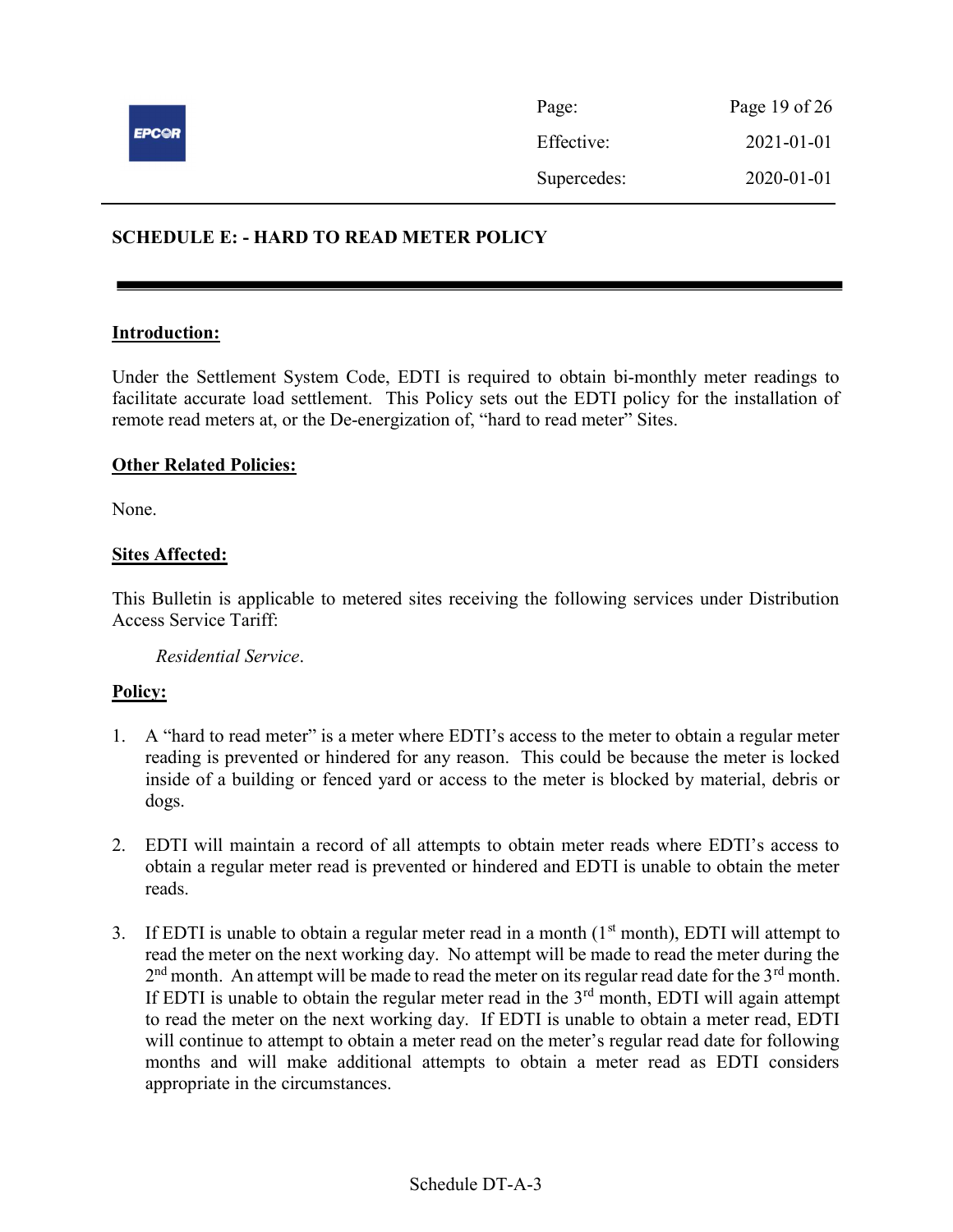|              | Page:       | Page 20 of $26$  |
|--------------|-------------|------------------|
| <b>EPCOR</b> | Effective:  | $2021 - 01 - 01$ |
|              | Supercedes: | 2020-01-01       |

- 4. EDTI will make reasonable attempts to contact the Customer by phone, mail or written notice left at the site while attempting to obtain meter readings.
- 5. A written notice will be left in the Customer's mailbox if a meter read is not obtained by the 4<sup>th</sup> month. The notice will advise the Customer, among other things, that EDTI is legally required to obtain an actual meter reading every 2 months and that EDTI is entitled to access to read the meter. EDTI will endeavour to provide reasonable notice to the Customer when it requires access and the notice will advise the Customer to contact EDTI at the address or telephone number provided to make arrangements to have the meter read. The notice will also advise the Customer that the Service Connection may be disconnected if EDTI is unable to obtain a meter reading.
- 6. If EDTI contacts the Customer before the  $5<sup>th</sup>$  month, EDTI will schedule an appointment with the Customer. EDTI will advise the Customer that the Customer can either provide regular access to EDTI for the purpose of reading the meter or permit EDTI install a remote read meter. The Customer will be advised that failure to do so could result in disconnection and the Customer could be charged for reconnection and that EDTI will not reconnect the Customer until a remote meter reading device has been installed. If the Customer fails to either provide regular access or permit the installation of a remote read meter by the  $5<sup>th</sup>$  month, EDTI may proceed with the disconnection of the Customer.
- 7. If EDTI is not able to contact the Customer or schedule an appointment by the  $5<sup>th</sup>$  month EDTI will mail a registered letter to the Customer advising the Customer that the Customer can either provide regular access to EDTI for the purpose of reading the meter or permit EDTI install a remote read meter within one month of the date of the letter and that, if the Customer is disconnected, the Customer could be charged for reconnection and EDTI will not reconnect the Customer until a remote read meter has been installed.
- 8. If EDTI disconnects the Customer under paragraph 6 or 7, EDTI will not reconnect the Customer until a remote read meter has been installed.
- 9. Disconnection of the Customer's Service Connection will only be used if EDTI considers disconnection appropriate in the circumstances as a last resort.
- 10. This Policy will take effect on January 1, 2021 and will supersede and replace the previous policy applicable to hard to read meters.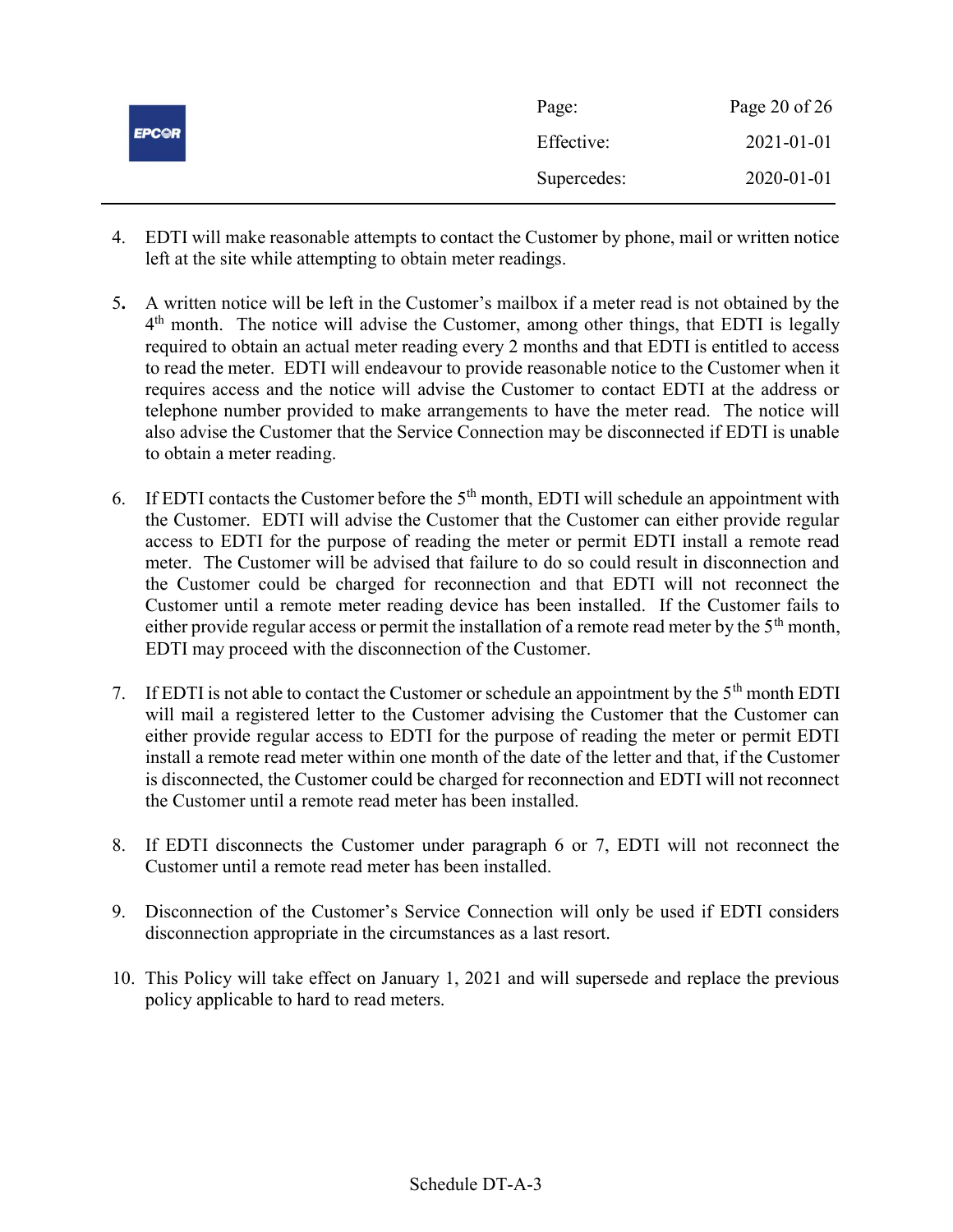

| Page:       | Page 21 of $26$  |
|-------------|------------------|
| Effective:  | $2021 - 01 - 01$ |
| Supercedes: | 2020-01-01       |

# SCHEDULE F: - ALLOCATION OF SHARED FEEDER COSTS FOR SITE SPECIFIC CUSTOMERS POLICY

### Introduction:

This Policy sets out EDTI's policy regarding determination of charges under its Distribution Access Service Tariff for Customers that fall within the various rate classes under EDTI's Distribution Access Service Tariff ("Site Specific Customers") where service is provided by a nondedicated assets (including the ductlines, feeder cable, manholes, distribution transformers and other distribution assets associated with the feeder) that is shared by other Customers.

### **Other Related:**

None.

### Rate Classes Affected:

This Policy is applicable to Site Specific Customers that belong in the following Distribution Access Service rate class:

- Commercial/Industrial Service > 5,000 kVA.
- Any other rate class where service is provided by a feeder that is shared by other Customers.

- 1. For Site-Specific Customers, the charges associated with feeders are specific to the particular Customer and are calculated based on the cost of service associated with the particular feeder, as determined by EDTI.
- 2. Where a feeder is fully dedicated to a Site-Specific customer (i.e. not shared by other Customers), then the charges for the Site Specific Customer will reflect the full cost of service associated with that feeder.
- 3. Where a feeder used by a Site-Specific Customer is shared by other Customers then the charges for the Site-Specific Customer will reflect a share of the full cost of service associated with that shared feeder, based on the following formula: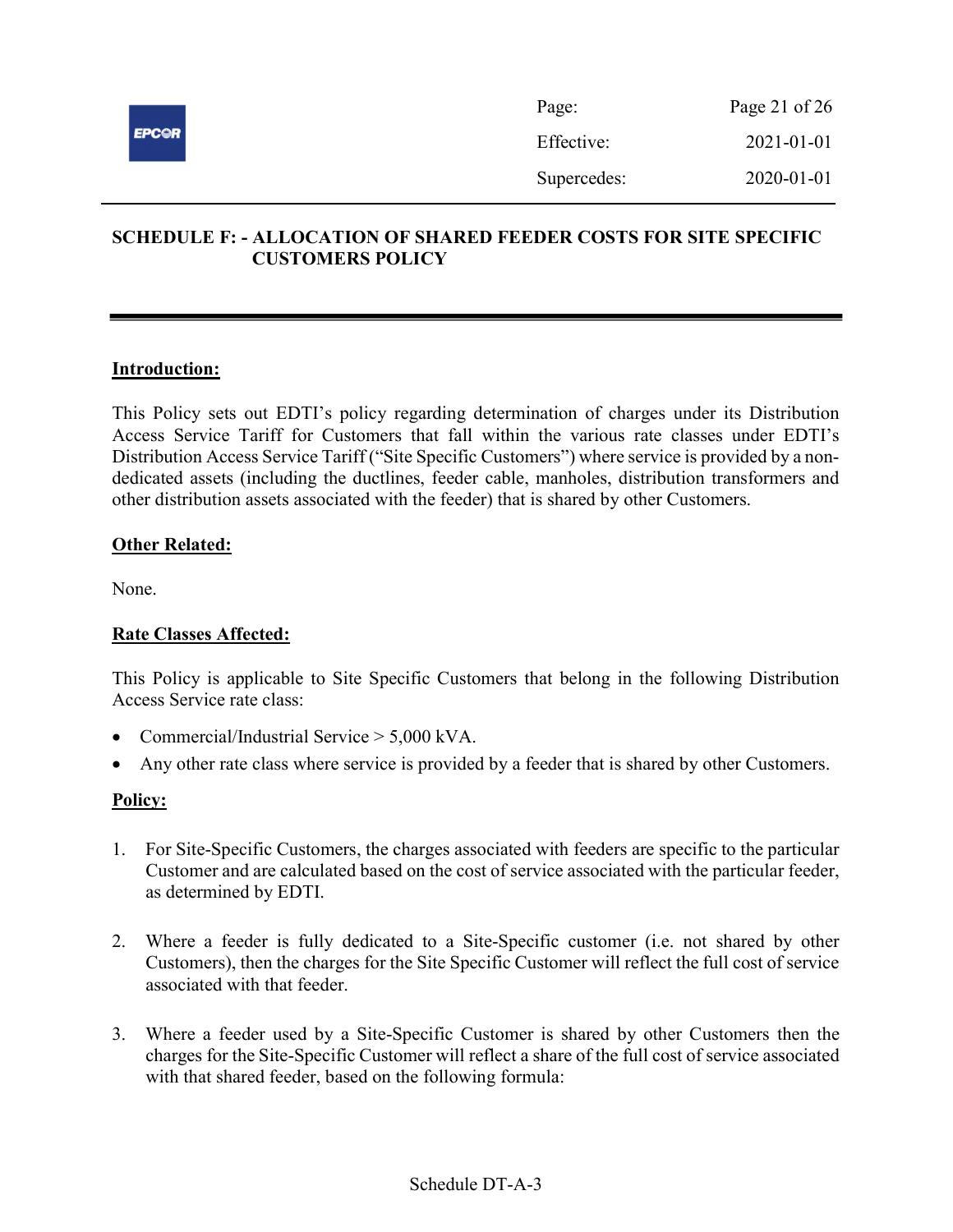

| Page:       | Page 22 of 26 |
|-------------|---------------|
| Effective:  | 2021-01-01    |
| Supercedes: | 2020-01-01    |

Share =  $COS x (SCMVA \div MMVA)$ 

where:

"COS" is the full cost of service associated with the shared feeder;

"SCMVA" is the shared feeder capacity required by the Site Specific Customer, expressed in MVA; and

"MMVA" is the maximum capacity of the shared feeder, expressed in MVA.

- 4. The Site-Specific Customer must at EDTI's request nominate the capacity, expressed in MVA, of the shared feeder required by the Site-Specific Customer, failing which EDTI will deem a capacity for the Site-Specific Customer. The Site Specific Customer must enter into an Electric Service Agreement with EDTI for the nominated or deemed capacity. The term of the Electric Service Agreement will be 15 years.
- 5. If, in EDTI's assessment, the contracted capacity under the Electric Service Agreement with a Site Specific Customer is inadequate, then EDTI shall have the option of either installing a load-limiting device on the shared feeder (at the cost of the Site-Specific Customer), or imposing a penalty charge, should the capacity of the shared feeder actually used by the Site-Specific Customer exceed the contacted capacity. The penalty charge for each incidence where the capacity of the shared feeder actually used exceeds the contracted capacity shall be equal to:

Penalty =  $$9 x$  (KVA shared feeder capacity actually used  $-KVA$  contracted shared feeder capacity)

- 6. Allocation
	- a) Ductline Allocation

Where a Site Specific Customer is directly connected to the feeder cable of a shared feeder there will be an allocation applied to the portion of the ductline assets where the feeder cable is installed. The allocation method that is used to determine the Site Specific Customer cost is based on the number of feeder cables in ducts (one feeder cable per duct) connected to the Customer divided by the total amount of ducts that are filled with feeder cable in the ductline. For example; If there are two feeder cables, in two ducts, providing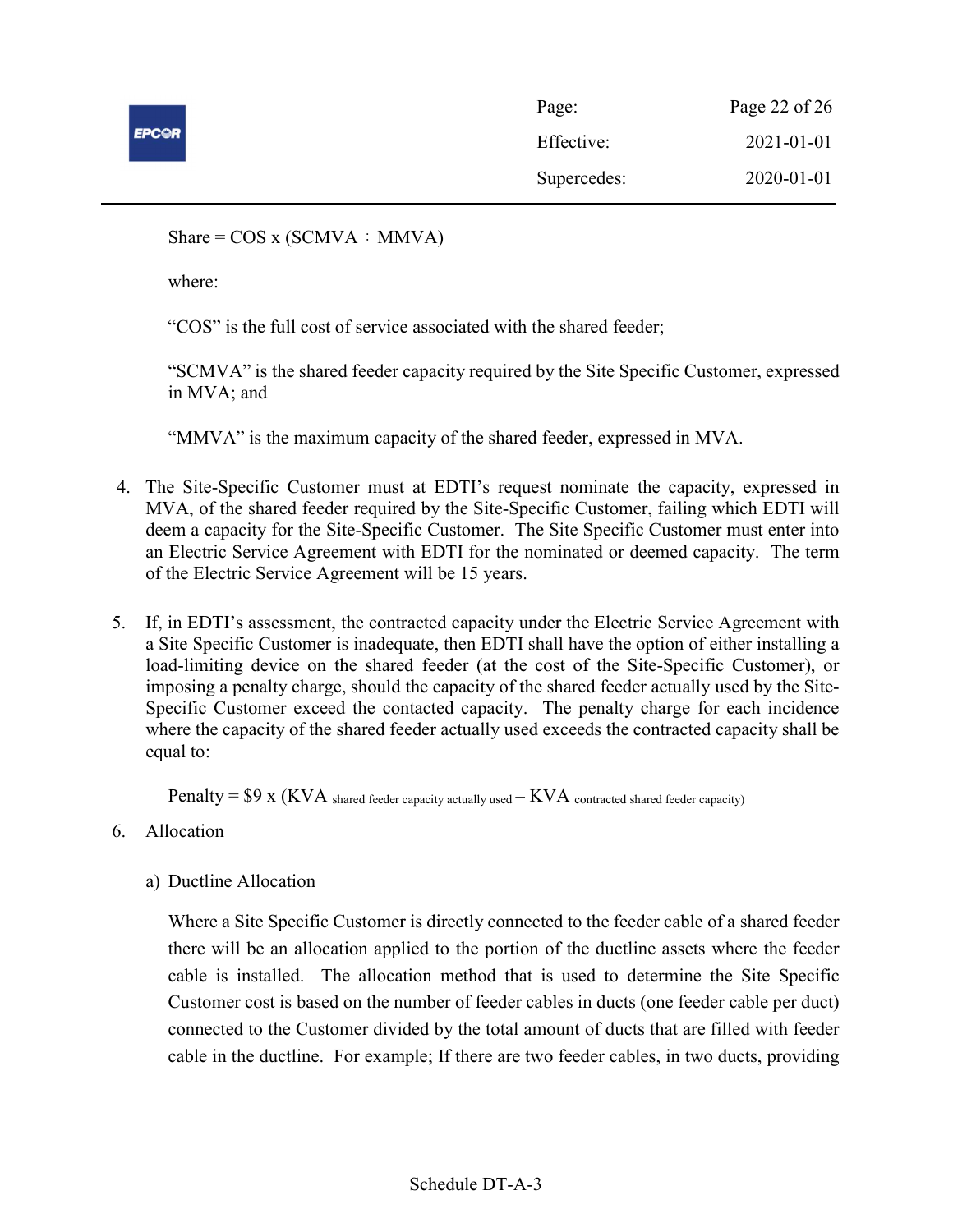|              | Page:       | Page 23 of 26 |
|--------------|-------------|---------------|
| <b>EPCOR</b> | Effective:  | 2021-01-01    |
|              | Supercedes: | 2020-01-01    |

service to a Site Specific Customer and they are in a 12-way ductline that has 8 ducts that are in use (4 unused ducts) the allocation of the ductline is:  $2 / 8 = 0.25$ .

b) Manhole Allocation

Where a Site-Specific Customer is directly connected to a feeder cable of a shared feeder there will be an allocation applied to a portion of the manhole assets where the feeder cable(s) is installed. Manholes are allocated based on the number of Site-Specific Customer feeder cables divided by the total number of feeder cables that are running through the manhole. For example: If there are 12 feeder cables running through a manhole and if a Site-Specific Customer has two of the feeder cables passing through the manhole then the allocation is  $2 / 12 = 0.16667$ .

c) Feeder Cable Allocation

Where a Site-Specific Customer is directly connected to a feeder cable of a shared feeder there will be an allocation applied to the feeder cable so as to determine the shared cost. This allocation is calculated based on the Customer's peak load divided by the feeder cable capacity. For example; If a Site-Specific Customer has a peak load of 2.5mVA and the feeder cable capacity is  $11mVA$  then the allocation of the feeder is:  $2.5 / 11 = 0.22727$ .

NOTE: Where a Site-Specific Customer is directly connected to a shared feeder cable, the feeder cable allocation is also applied to the ductline and manhole allocations to determine the Site-Specific Customer allocated cost of the ductlines and manholes.

d) Distribution Transformer Allocation

This allocation applies to transformers within the distribution system Downtown Network Grid that provide service to the Network Grid and a Site-Specific Customer. The allocation for the transformer is based on the maximum peak load design on the transformer versus the peak load required for the Site-Specific Customer. For example: a 1500kVA Network distribution transformer, with an 80% peak load design, feeds a Site-Specific Customer with a peak demand of 500kVA, the remaining capacity is allocated to the distribution system Network Grid. The allocation is calculated as  $500 / (1500*0.80) = 0.41667$ .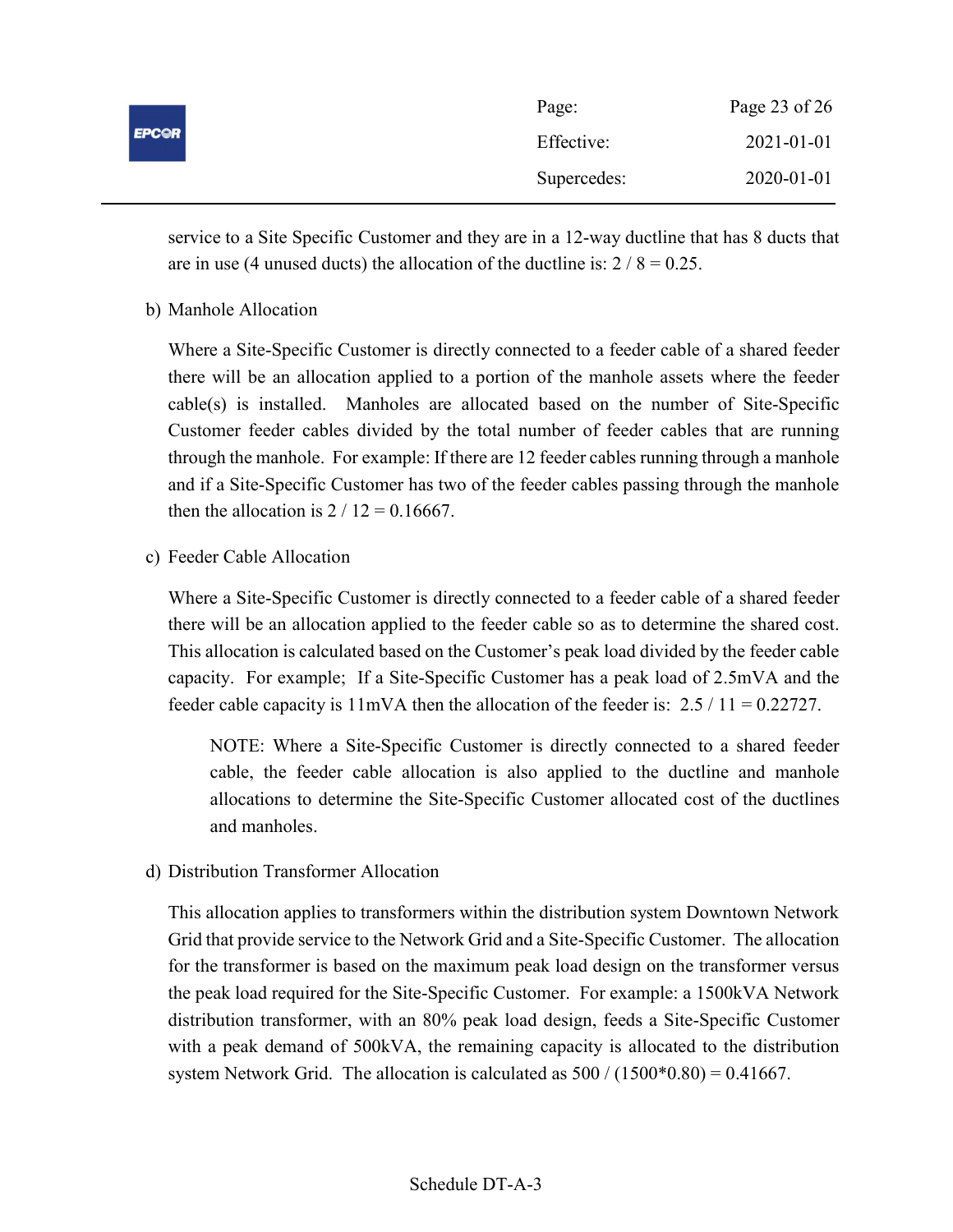|              | Page:       | Page 24 of $26$  |
|--------------|-------------|------------------|
| <b>EPC@R</b> | Effective:  | $2021 - 01 - 01$ |
|              | Supercedes: | 2020-01-01       |

### e) Allocation of Other Assets

The capacity of a circuit is directly related to the capacity of the feeder cable. As a result the method used to determine the allocation for feeder cables of a shared feeder is applied to allocate other types of assets associated with the shared feeder and used to provide service to Site-Specific Customers. Following is a list of examples of other types of assets that can be associated with a shared feeder, and part of a circuit feeding a Site-Specific Customer, where the feeder cable allocation methodology is applied:

- aerial primary conductor aerial primary metering
- anchors headguys
- laterals poles
- pole configuration power cable splice
- primary switch conversion module
- 
- power feeder cable termination
- 7. This Policy will take effect on January 1, 2021.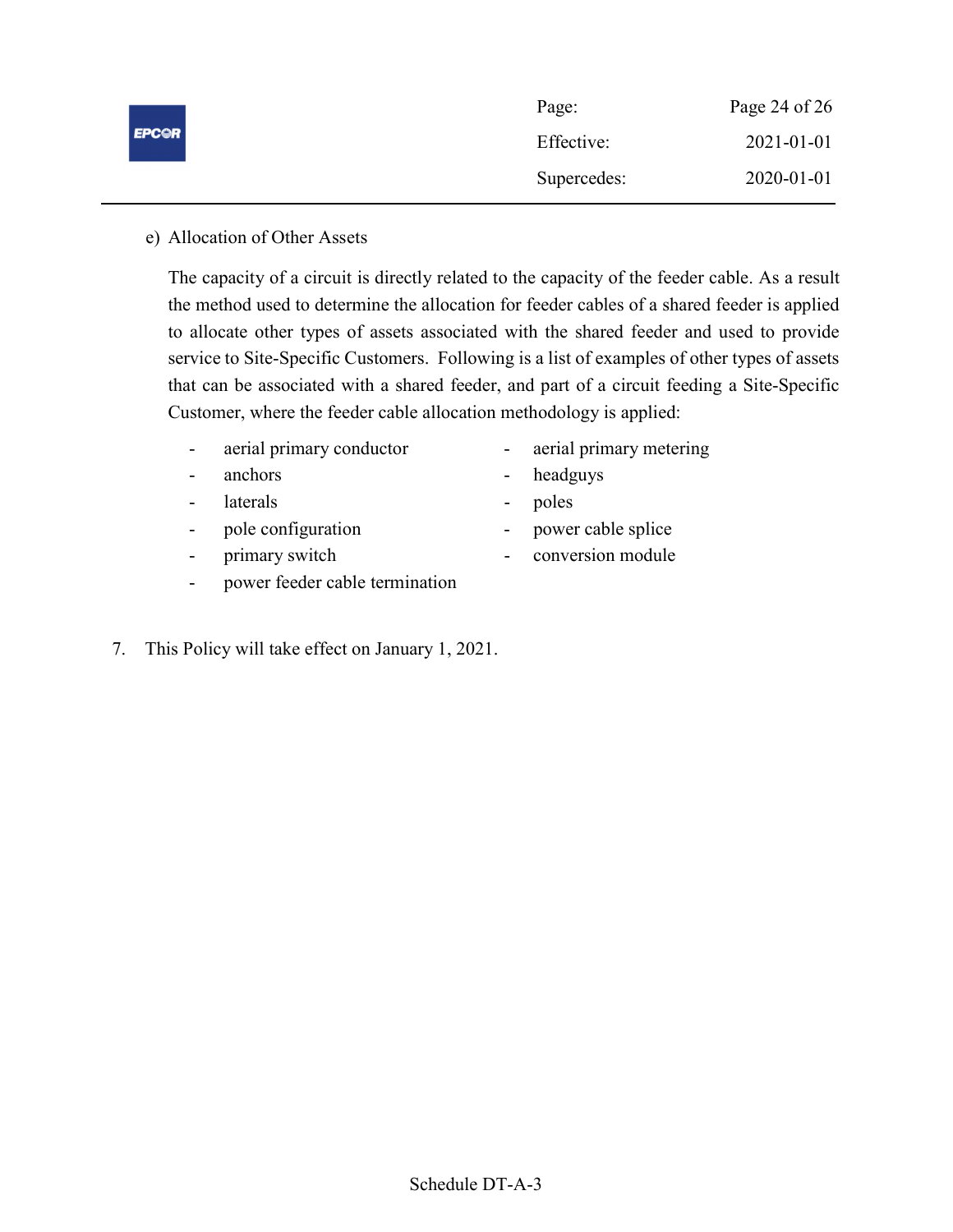

# SCHEDULE G: - REQUEST UNDER SECTION 101(2) OF THE ACT POLICY

#### Introduction:

This sets out EDTI's policy for dealing with requests from Transmission Direct-Connect Customers who provide EDTI with a request under section 101(2) of the EUA.

#### Other Related:

Distribution Access Tariff, System Access Tariff, Terms and Conditions for Distribution Connection Services

#### Rate Classes Affected:

This Policy is applicable to a Transmission Direct-Connect Customer that has an interval meter and receives electricity directly from the transmission system.

#### Policy:

In accordance with Section 101(2) of the Act, a Transmission Direct-Connect Customer may, with the prior approval of EDTI, enter into an arrangement directly with the Independent System Operator for the provision of System Access Service. EDTI will grant its approval under Section  $101(2)$  only where the Transmission Direct-Connect Customer can demonstrate to EDTI's satisfaction that System Access Service has been offered to the Customer by the Independent System Operator at a materially lower rate than is available to the customer from EDTI, and where such rate differential results from:

i) charges levied by EDTI for Distribution Access Service other than charges relating to the provision of metering and billing services;